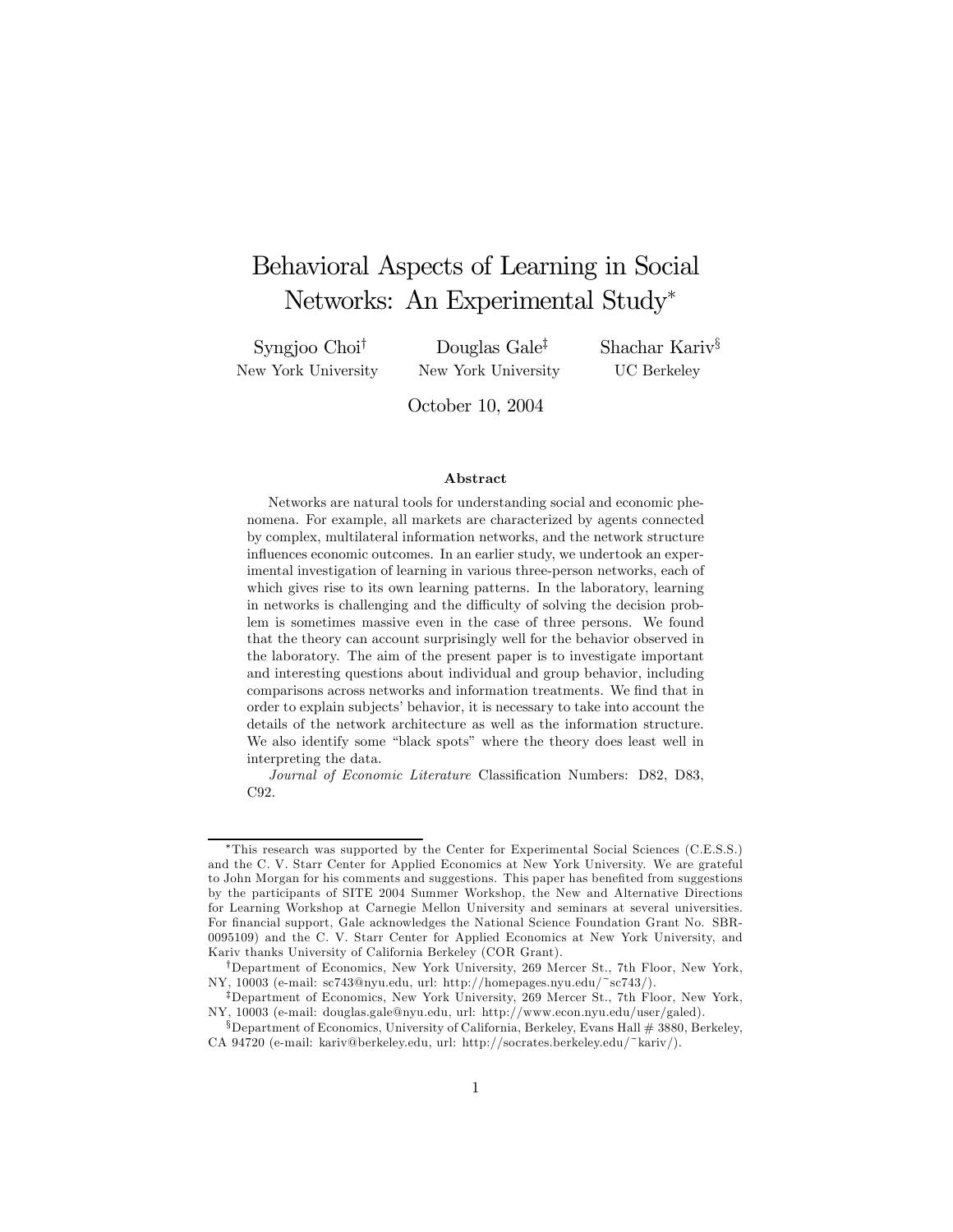# 1 Introduction

In a modern economy, an individual knows only a small fraction of the information distributed throughout the economy as a whole. Consequently, he has a very strong incentive to try to benefit from the knowledge of others before making an important decision. Sometimes he learns from public sources, books, newspapers, the Internet, etc.; at other times he needs information that is not available from these public sources and then he must try to find the information in his local environment. In social settings, where an individual can observe the choices made by other individuals, it is rational for him to assume that those individuals may have information that is not available to him and then to try to infer this information from the choices he observes. This process is called social learning. The literature on social learning contains numerous examples of social phenomena that can be explained in this way. In particular, it has been argued that the striking uniformity of social behavior is an implication of social learning.

Much of the social-learning literature has focused on examples of inefficient information aggregation. The seminal papers of Bikchandani, Hirshleifer and Welch (1992) (BHW) and Banerjee (1992) show that social learning can easily give rise to herd behavior and informational cascades. Herds or cascades can be started by a small number of agents who choose the same action. Subsequently, other agents ignore their own information and join the herd. Once an agent decides to join the herd, his own information is suppressed. Since only a small amount of information is revealed by the agents who started the herd, the herd is likely to have chosen a sub-optimal action. Smith and Sørensen (2000) extend the basic model to allow for richer information structures and to provide a more general and precise analysis of the convergence of actions and beliefs<sup>1</sup>.

The models of BHW and Banerjee (1992) are special in several respects. They assume that each agent makes a once-in-a-lifetime decision and the decisions are made sequentially. Further, when each agent makes his decision, he observes the decisions of all the agents who have preceded him. An alternative model, described in Gale and Kariv (2003), assumes that agents are part of a social network and can only observe the actions of agents to whom they are connected through the network<sup>2</sup>. Information percolates through the network as an agent's action is first observed by his neighbors and then (indirectly) by his neighbors' neighbors and so on. In order to model the diffusion of information through the network, it is natural to assume that agents can revise their decisions as more information becomes available. More precisely, Gale and Kariv (2003) assume that all agents make simultaneous and repeated decisions.

Whereas herd behavior arises quickly in the sequential model of BHW and

<sup>1</sup>For excellent surveys see, Gale (1996) and Bikhchandani, Hirshleifer and Welch (1998), which also provide examples and applications of observational learning in economic contexts. Among others, Lee (1993), Chamley and Gale (1994), Gul and Lundholm (1995), Moscarini, Ottaviani and Smith (1998), and Çelen and Kariv (2004a) provide further extensions of the theory.

<sup>&</sup>lt;sup>2</sup>There is a large and growing body of work which studies the influence of the network structure on economic outcomes. For recent surveys see Goyal (2003) and Jackson (2003).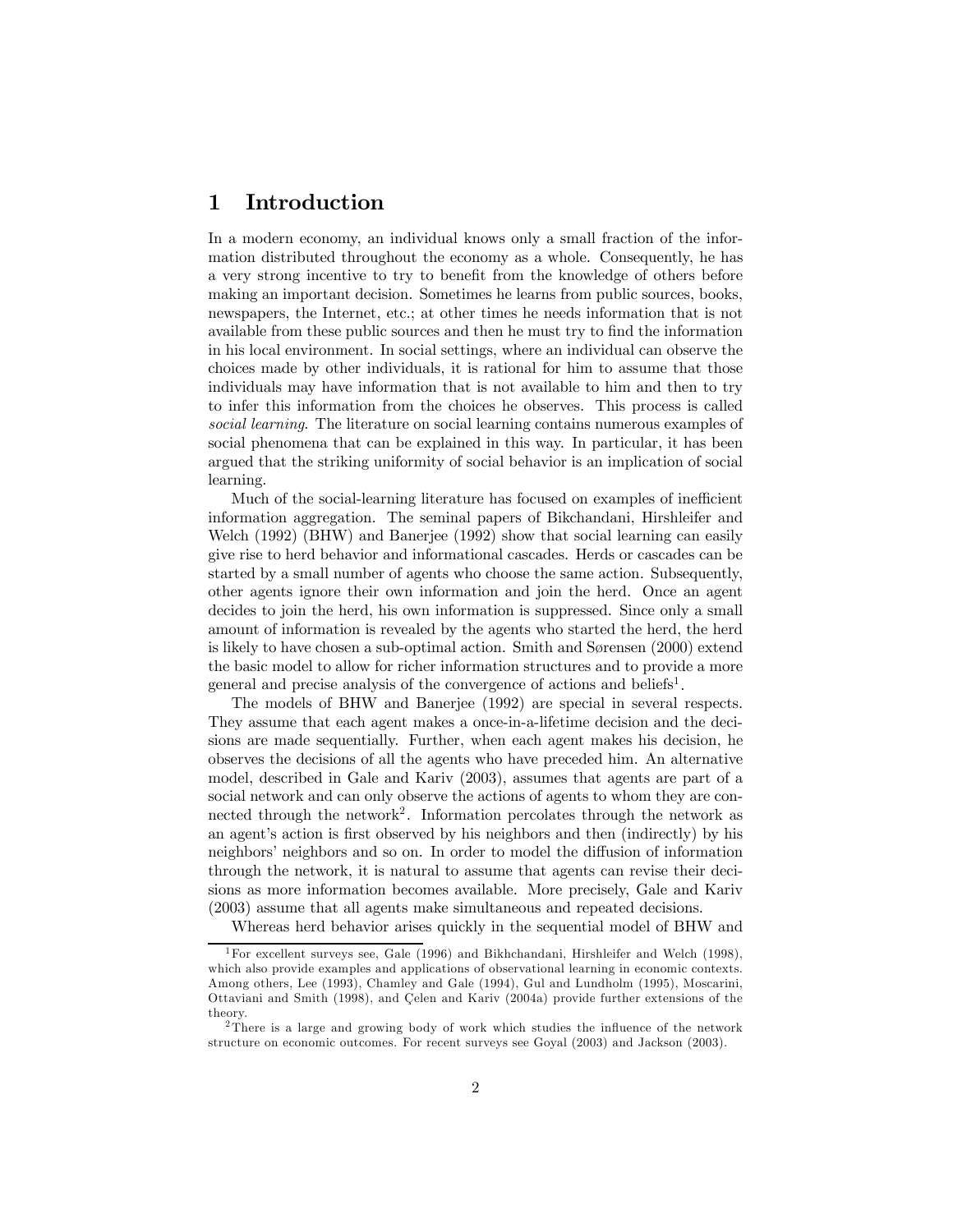Banerjee (1992), in the social-network model learning may continue for some time as information diffuses through the network. Paradoxically, in spite of the agents' limited powers of observation, the informational efficiency of the network model may be greater than the sequential decision model.

Another difference between the network model and the sequential model is related to the complexity of decision making. Because the history of actions is not common knowledge, the agents in the network model have to make inferences not just about their neighbors' private signals, but also about their neighbors' observations and inferences about their neighbors. The greater complexity of the learning process raises questions about the plausibility of a rational learning model. The absence of common knowledge of the history of actions requires agents to hold beliefs about beliefs about beliefs ... about the actions and information of agents they cannot observe directly. This has led some authors, e.g., Bala and Goyal (1998), to suggest that models of bounded rationality are more appropriate for describing learning in networks.

Whether individuals can rationally process the information available in a network is ultimately an empirical question. To test the relevance of the theory, Choi, Gale and Kariv (2004) (CGK) examined the behavior of subjects in a variety of three-person networks based on the model of Gale and Kariv (2003). The information structure for the experiments was adapted from BHW and the experiment utilized the procedures of Anderson and Holt  $(1997)^3$ . The family of three-person networks includes several non-trivial architectures, each of which gives rise to its own distinctive learning patterns. CGK study three of these networks: the complete network, in which each agent can observe the other two agents, and two incomplete networks, the circle, in which each agent observes one other agent, and the star, in which the agent in the center of the star is connected to the two agents at the periphery.

In the experimental design, there are two decision-relevant events equally likely to occur ex ante and two corresponding signals. Signals are informative in the sense that there is a probability higher than  $1/2$  that a signal matches the label of the realized event. We allow subjects to be of two types: informed agents who receive a private signal, and uninformed agents who know the true prior probability distribution of the states but do not receive a private signal. Each experimental round consisted of six decision-turns. At each decision turn, the subject is asked to predict which of the events has taken place, basing his forecast on a private signal and the history of his neighbors' past decisions.

CGK find that the theory can account for the behavior observed in the laboratory in most of the networks and informational treatments. In fact, the rationality of behavior is striking. The error rates calculated using deviations from the equilibrium strategies implied by the Gale-Kariv model are positive but moderate. To account for these errors, CGK adapt the model to allow for the effect of the "trembling hand" and estimate a recursive QRE model. They find that the QRE model appears to account for the large-scale features

<sup>3</sup>Anderson and Holt (1997) investigate the model of BHW experimentally. Among others, Hung and Plott (2001), Kübler and Weizsäcker (2004) and Çelen and Kariv (2004b, 2004c) analyze several aspects of sequential social learning.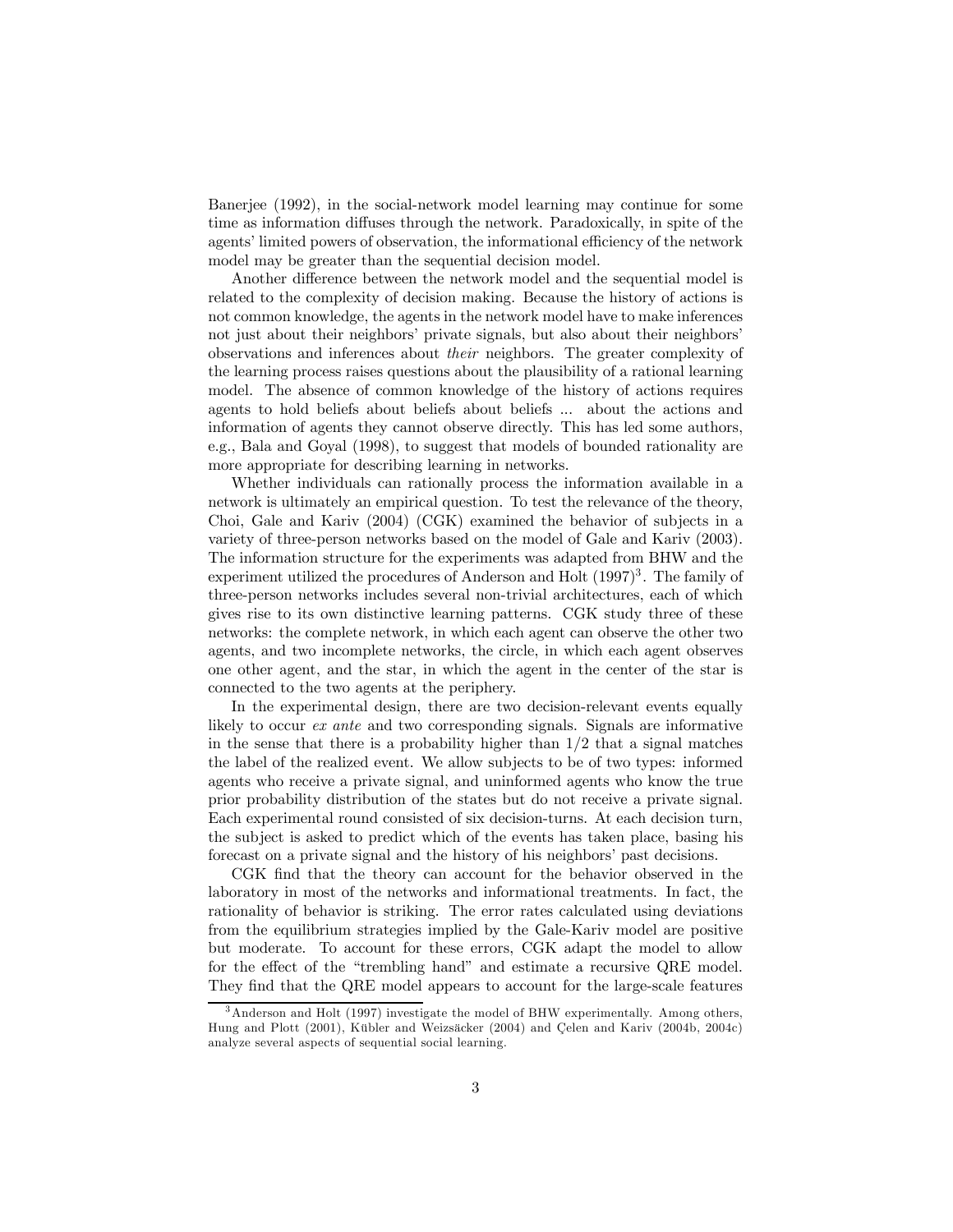of the data with surprising accuracy. Of course, there may be other ways of accounting for the data and one must consider whether the apparent success of the theory may be due to special features of the experimental design, such as the simplicity of the networks chosen or the fact that the optimal strategies are well approximated by simple heuristics.

The data generated by the CGK experiments can also be used to address a variety of important and interesting questions about individual and group behavior. In this paper, we use the same data set to investigate behavioral aspects of individual and group behavior, including comparisons across networks and information treatments. We also look more closely at the data in order to identify the "black spots" where the theory does least well in interpreting the data and ask whether additional "behavioral" explanations might be needed to account for the subjects' behavior.

Much of the theoretical and experimental literature on social learning has focused on the phenomenon of herd behavior which is said to occur when every agent acts like others do, even though he would have chosen a different action on the basis of her own information alone. In this sense, individuals rationally 'ignore' their own information and 'follow the herd'. Furthermore, since actions aggregate information poorly, despite the available information, herds need not adopt an optimal action. Therefore, the efficiency of information aggregation is one of the main concerns in the study of social learning.

We find that the experimental data exhibit a strong tendency toward herd behavior and a marked efficiency of information aggregation. The data also suggest that there are significant and interesting differences in individual and group behavior among the three networks and three information treatments. We argue that these differences can be explained by and the symmetry or asymmetry of the network or the information treatment and the resulted differences in the amount of common knowledge.

We first provide information about the evolution of herd behavior. First, diversity of private information initially leads to diversity of actions, which then gives way to uniformity as subjects learn by observing the actions of their neighbors (Result 1). Second, although convergence to a uniform action is quite rapid, frequently occurring within two to three turns, there are significant differences between the behavior of different networks (Result 2) and information treatments (Result 3). Finally, most herds tend to entail correct decisions (Result 4), which is consistent with prediction of the parametric model underlying our experimental design.

Next, we use expected payoff calculations to measure the efficiency of the decisions made by our subjects in the laboratory. We compare the levels of efficiency across networks (Result 5) and treatments (Result 6). We then provide information as to why the evolution of actual-efficiency depends on the information treatment (Result 7). We also discuss the behavioral regularities at the individual level and how they are affected by the network (Result 8) and information treatment (Result 9). Comparing individual behavior indicates that there is indeed high variation in individual behavior across subjects.

Finally, we examine how well the theory approximates the actual behavior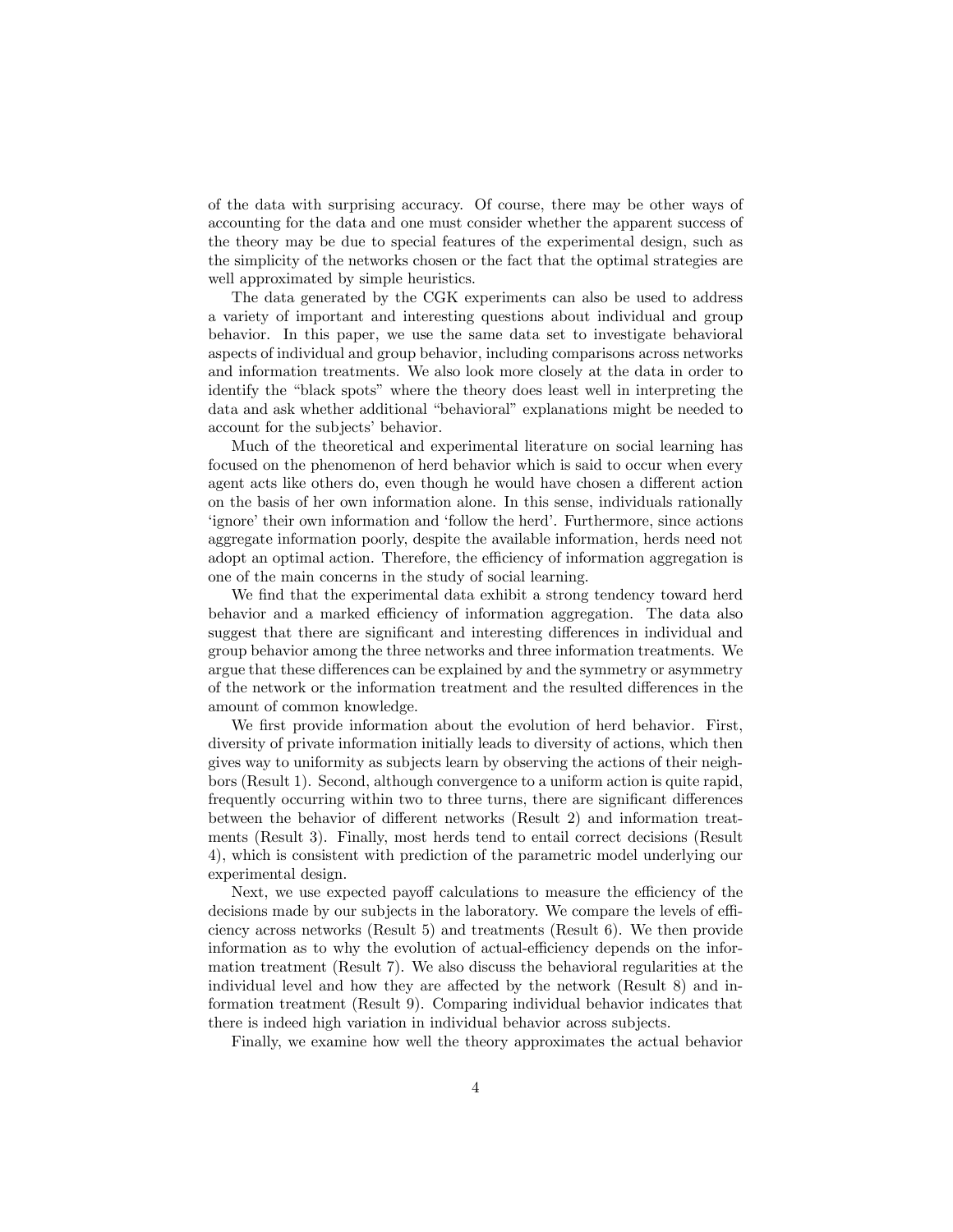observed in the laboratory. We begin by computing the optimal strategies as predicted by the theoretical model and use these to compute the level of rationality (Result 10). At the first and second turns, the error rates are uniformly fairly low although there are significant differences across information sets. In the sequel, we identify some "black spots" in which there are sharp drops in rationality and discuss the departures from the predictions of the theory that ought to be considered in future work.

The rest of the paper is organized as follows. We describe the theoretical model and the experimental design in Section 2. In Section 3 we introduce three summary measures of subject behavior that are used in the sequel. The results are contained in Section 4. We group our results under three headings, relating to group behavior, efficiency, and rationality. The important features of the QRE analysis are summarized in Section 5. Some concluding remarks and important topics for further research are contained in Section 6.

## 2 Theory, predictions and design

In this section, we describe the theory on which the experimental design is based and the design itself. Gale and Kariv (2003) provide a more extensive description and analysis of the model and CGK provide a fuller description of the experimental design (the experimental instructions are available upon request).

#### 2.1 The model

We restrict attention to three-person networks. Each network has three locations, indexed by  $i = A, B, C$ , and, at each location i, a single (representative) agent i who maximizes his short-run payoff in each period. The network is a directed graph represented by a family of sets  $\{N_i : i = A, B, C\}$ , where  $N_i$ denotes is neighbors, i.e., the set of agents  $j \neq i$  who can be observed by agent i.

We study three networks, the *complete network*, in which each agent can observe the actions chosen by the other agents, the star, in which one agent, the center, can observe the actions of the other two peripheral agents, and the peripheral agents can only observe the center, and the circle, in which each agent can observe only one other agent and each agent is observed by one other agent. The networks are illustrated in Figure 1, where an arrow pointing from agent i to agent j indicates the  $j \in N_i$ .

### [Figure 1 here]

There are two equally likely states of nature represented by two urns, a red urn  $(R)$  and a white urn  $(W)$ . The red urn contains two red balls  $(r)$  and one white ball  $(w)$ ; the white urn contains two white balls and one red ball. One of these urns is randomly selected by nature before the start of the game. This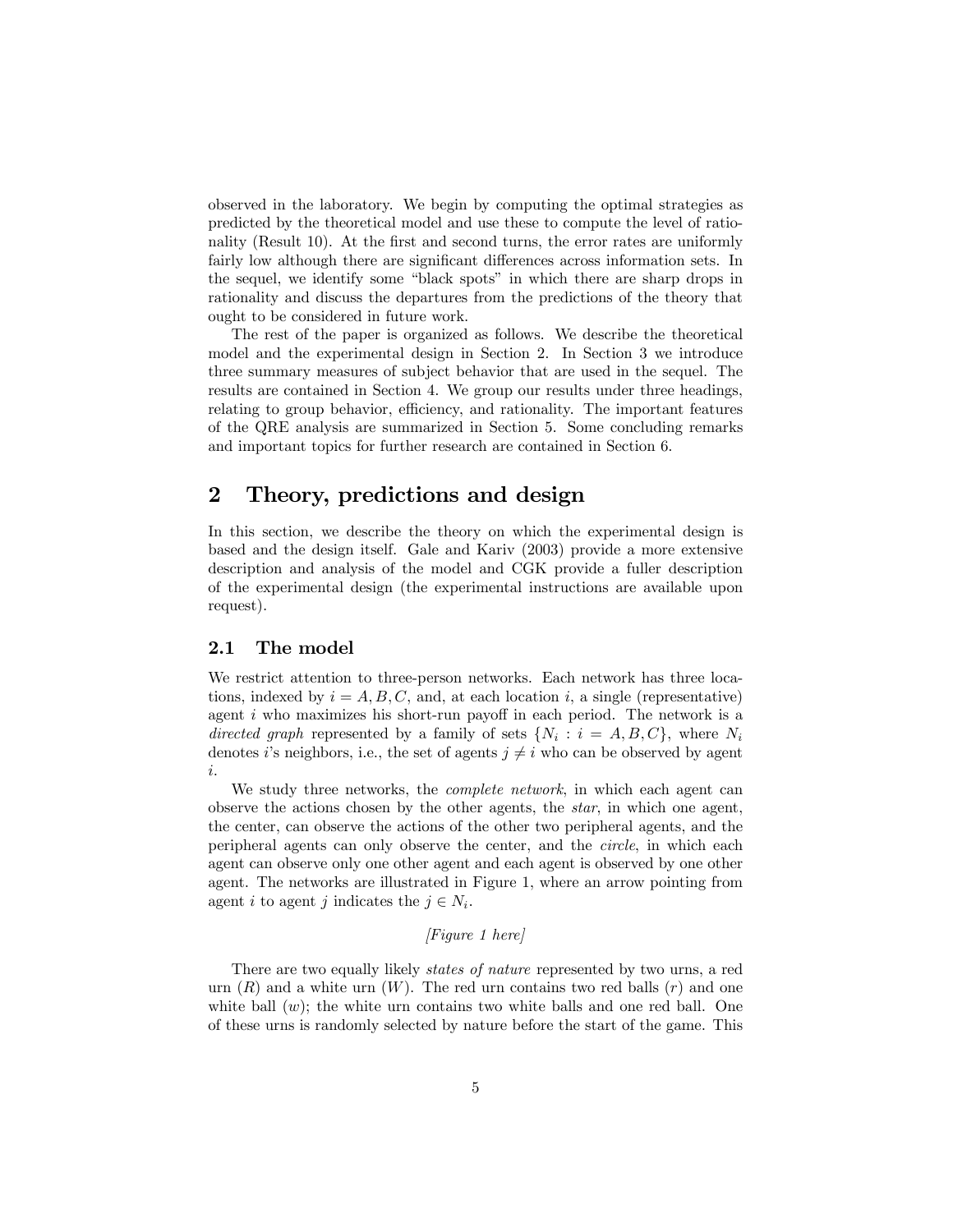is the ball-and-urn social learning experiments paradigm of Anderson and Holt (1997).

Once the urn is chosen, each agent receives a private signal with probability q. In this experiment, the signal consists of seeing the color of a ball that is randomly drawn from the urn (with replacement). Signals are informative in the sense that there is a probability 2/3 that a signal matches the label of the realized event. With probability  $1 - q$  the agent does not receive a signal. An agent who receives a signal is called informed; otherwise he is called uninformed. The information structure is summarized in the diagram below.

|        | State          |                 |  |  |  |  |  |
|--------|----------------|-----------------|--|--|--|--|--|
| Signal | R.             |                 |  |  |  |  |  |
|        |                |                 |  |  |  |  |  |
|        | 2q/3           | 3<br>$q_{\ell}$ |  |  |  |  |  |
| w      | $\overline{a}$ | 2q<br>3         |  |  |  |  |  |

An uninformed agent has a uniform prior across the two states. An informed agent has a posterior probability that depends on his signal. For example, if he sees a red ball, he believes the true state is red with probability  $2/3$  and, if he sees a white ball, he believes the true state is white with probability 2/3.

#### 2.2 The decision problem

After the state of nature has been determined and some agents are informed, a simple guessing game is played. There are six stages or decision turns in the game. At each decision turn, each agent is asked to guess the true state of nature based on the information they have at that turn. The choice of agent  $i$ at date t is denoted by  $x_{it} \in \{R, W\}$ . An agent receives a positive payoff for guessing the correct state and zero for guessing the wrong state. The payoff is received at the end of the game, after all the decisions are made, so there is no learning from payoffs.

At the first turn, the agent's information consists of his private signal, if he has one, and the structure of the game, which is common knowledge. An informed agent will maximize his expected payoff by choosing the state he thinks is more likely. An uninformed agent regards each state as equally likely and so is indifferent between them. We assume that, whenever an agent has no signal, he chooses each action with equal probability and, when an agent is indifferent between following his own signal and following someone else's choice, he follows his own signal. One may assume different tie-breaking rules, but our experimental data supports this specification.

At the end of the first turn, after all the agents have made their decisions, agents are allowed to observe the decisions of all the agents to whom they are connected by the network. At the second turn, the agents update their probability beliefs about the true state of nature based on the information obtained at the first turn, and are again asked to make their best guess of the true state.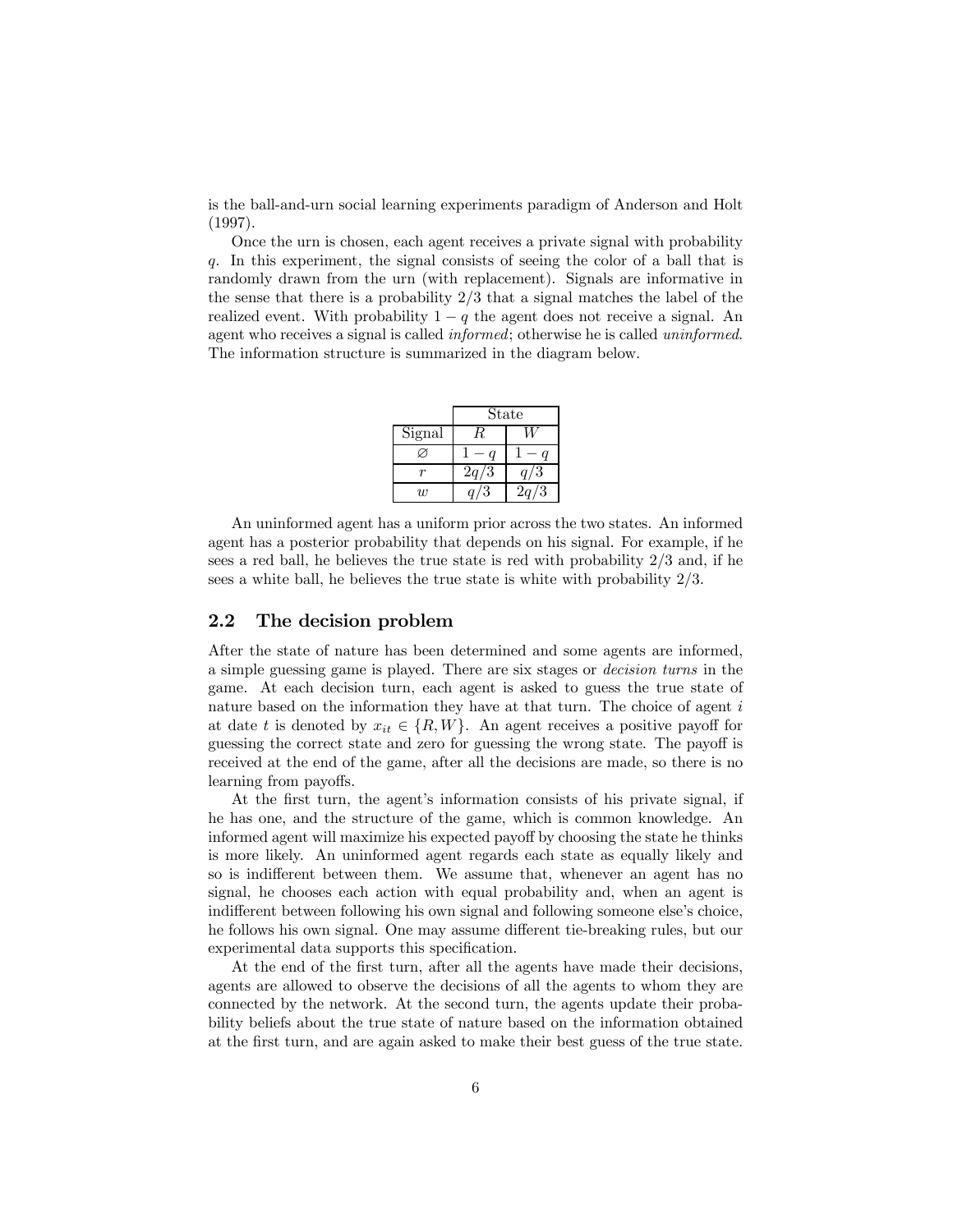After all the agents have made their decisions, they observe what their neighbors have chosen. This procedure is repeated until the agents have made six decisions.

Note that we restrict attention to equilibria in which myopic behavior is optimal, that is, it is rational for agents in equilibrium to choose the actions that maximize their short-run payoffs at each date. A careful analysis shows that in our setting there is no incentive to sacrifice short-run payoffs in any period in order to influence the future play of the game because full revelation obtains if agents switch actions whenever they are indifferent between continuing to choose the same action in the next period.

#### 2.3 The complete network

We illustrate the play of the game using the complete network, in which each agent can observe the other two, as an example. The complete network is defined by the conditions:

$$
N_A = \{B, C\}, N_B = \{A, C\}, N_C = \{A, B\}.
$$

There are three different information treatments, corresponding to different values of the probability q that an individual agent receives a signal. We refer to them as full information  $(q = 1)$ , high information  $(q = 2/3)$  and low information  $(q = 1/3)$ .

**Full-information** In the case of full information  $(q = 1)$ , all three agents are informed. At the first turn, each agent chooses the state he thinks is more likely, that is, R if he draws r and W if he draws w. Each agent's action reveals his private information and, since each agent can observe the actions of the other two, the private information becomes common knowledge at the end of the first round.

This means that, at the beginning of the second round, all the agents have the same information, they all choose the same action, and no further information is revealed. Both the actions and the beliefs of the agents will remain constant from the second turn onwards. This is a simple example of herd behavior. Although the decisions from the second turn on are based on all the information available, the herd will be incorrect with positive probability.

**High-information** The game changes in two ways when  $q = 2/3$ . First, an agent may be informed or uninformed and, secondly, the other agents do not know whether he is informed or not. Obviously, the informational value of observing another agent's action is smaller than in the full-information case.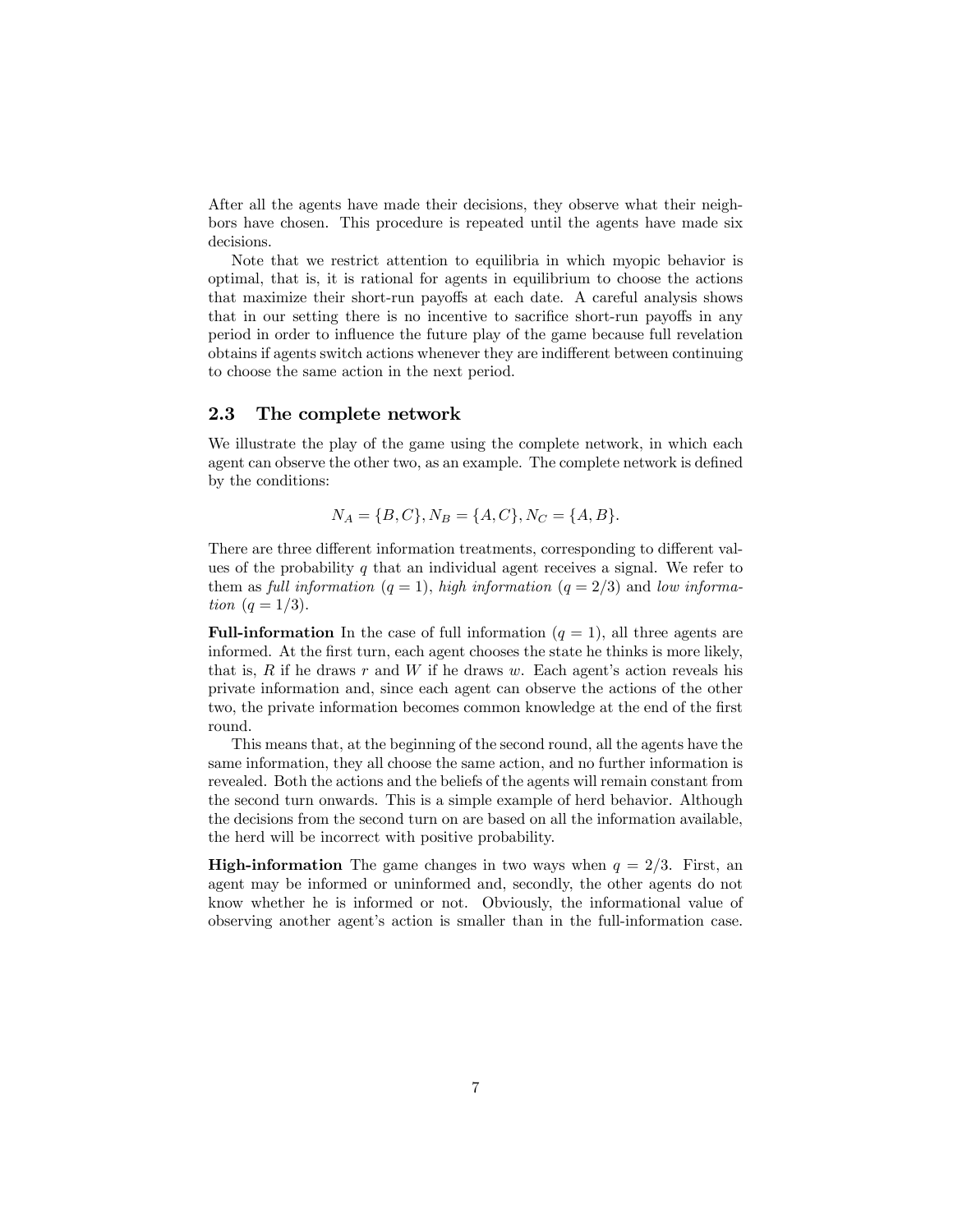Suppose, for example, that the pattern of signals is given by the diagram below.

|        |         | Agent/Signal     |   |  |  |  |  |  |  |
|--------|---------|------------------|---|--|--|--|--|--|--|
|        | B<br>٠, |                  |   |  |  |  |  |  |  |
| Period | T.      | $\boldsymbol{w}$ | Ø |  |  |  |  |  |  |
|        | R       |                  |   |  |  |  |  |  |  |
| 2      |         |                  |   |  |  |  |  |  |  |
| 3      |         |                  |   |  |  |  |  |  |  |
|        |         |                  |   |  |  |  |  |  |  |

At the first decision turn, agents  $A$  and  $B$  follow their signals, while  $C$ , being uninformed, randomizes and ends up choosing  $W$ . At the second turn, A sees that two others have chosen  $W$ , but he knows they are informed with probability 2/3 and must take this into account in updating his belief of the true state. If B and C had observed exactly one  $w$  signal, that would make  $A$ indifferent, so it becomes a question of whether they observed two w signals or no signals. When  $q = 2/3$ , two w signals is more likely than no signals, so A will switch. By similar reasoning, at the second turn  $B$  will not switch and  $C$ will be indifferent. Assuming that  $C$  does not switch when indifferent, we have reached an absorbing state at the second decision turn.

If  $C$  were to switch to  $R$  at the second decision turn, this would signal that he is uninformed. At that point,  $A$  should switch back to  $R$  at the third turn, thus revealing that he is informed. Then the fact that  $B$  continues to choose W at the fourth turn reveals that he is informed. At the fifth turn, everyone is indifferent, knowing that there is one  $w$  and one  $r$  signal, and they can continue to choose different actions in the remainder of the game. The lack of common knowledge (of private signals) postpones the development of herd behavior and allows information to be revealed over a longer period of time. Whether this results in better decision-making overall depends on the particular realization of the signals.

Low-information With low information, the probability that the other agents are uninformed increases. In that case, an informed agent will continue to follow his own information at the second date. Even if A observes the other two agents choosing  $W$ , the possibility that they are both uninformed is so high that he would rather ignore their actions and follow his own signal. This will reveal that  $A$  is informed at the second turn. At this point,  $C$  will imitate  $A$ , because of the possibility that  $B$  is uninformed, and switch to  $R$ . This reveals  $C$  to be uninformed.

At the third decision turn, B will be indifferent. If we assume that he follows his own signal when indifferent, he will be revealed to be informed and from that point onwards, everyone is indifferent between the two states and may continue to choose different actions. This pattern is given by the diagram below. Comparing the high- and low-information examples, we can see that one effect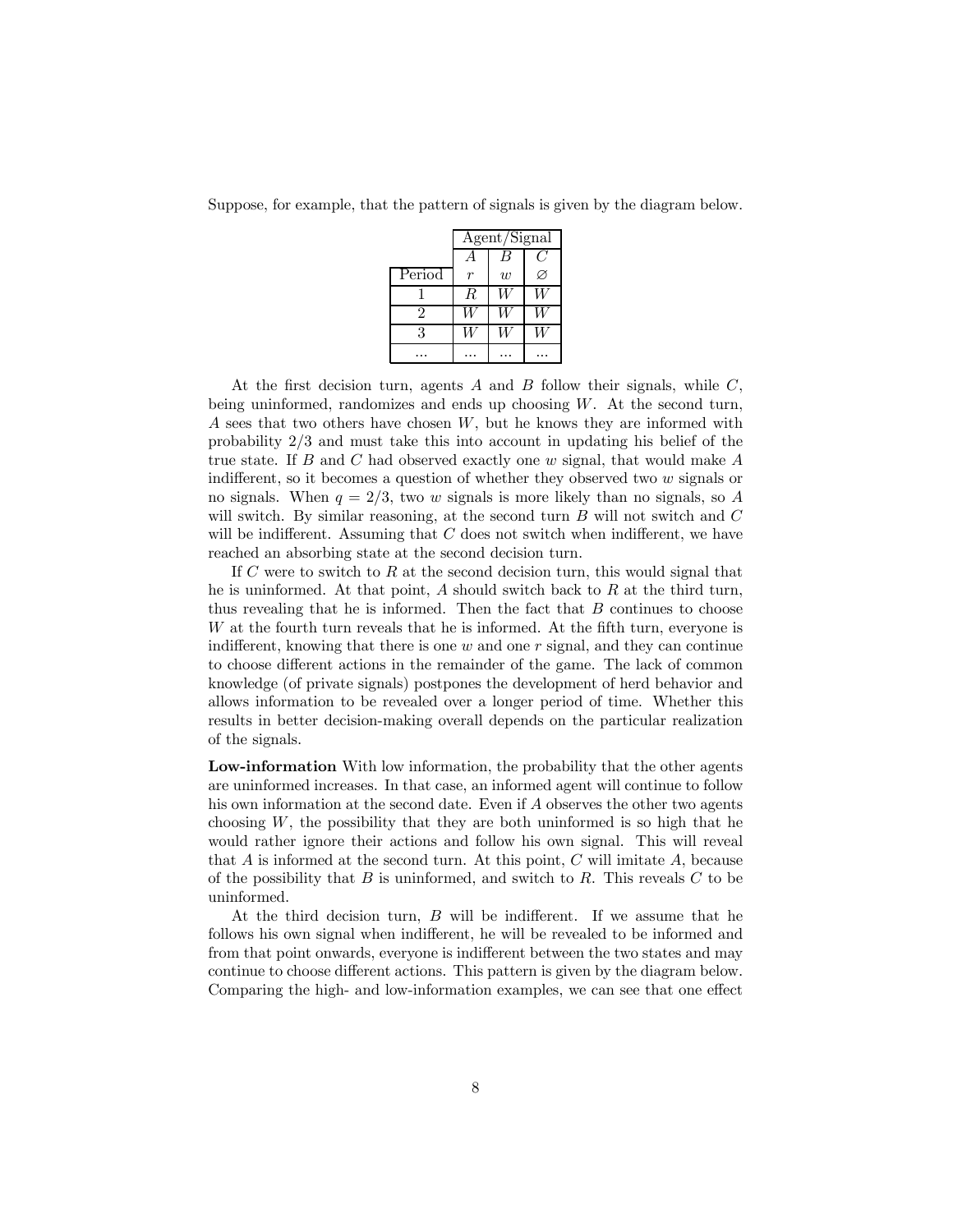of reducing  $q$  is to make it clearer who is informed and who is uninformed.

|        |              | Agent/Signal   |   |  |  |  |  |  |  |
|--------|--------------|----------------|---|--|--|--|--|--|--|
|        | B<br>А<br>٠, |                |   |  |  |  |  |  |  |
| Period |              | $\overline{w}$ | z |  |  |  |  |  |  |
|        | R            |                |   |  |  |  |  |  |  |
| 2      | R            |                |   |  |  |  |  |  |  |
| 3      | R            |                | R |  |  |  |  |  |  |
|        |              |                |   |  |  |  |  |  |  |

#### 2.4 The star

The first incomplete network we examine is the star, which is defined by the following conditions:

$$
N_A = \{B, C\}, N_B = \{A\}, N_C = \{A\}.
$$

At each decision turn, agent A is informed about the entire history of actions taken, whereas  $B$  and  $C$  have imperfect information. The asymmetry of this network gives rise to effects not found in the other networks. The central agent A plays an important role because it is only through him that information can be transmitted between the other two.

Suppose that  $q = 2/3$  and the signals are shown in the diagram below. At the first decision turn,  $A$  and  $B$  follow their signals and  $C$  randomizes and chooses  $R$ , say. At the second turn,  $A$  observes the complete history of actions but  $B$  and  $C$  only observe  $A$ 's action.  $B$  will continue to choose  $W$  because he is informed, whereas A might be uninformed, and C will continue to choose R, because he is uninformed, whereas A might be informed. A will continue to choose  $R$  because, from his point of view,  $B$  and  $C$  cancel each other out.

At the third decision turn,  $A$  knows that  $B$  is informed and  $C$  may be informed or uninformed, so A continues to choose  $R$ . B now knows that A is either informed or observed  $C$  choose  $R$  at the first turn. Eventually, if  $A$  and C continue to choose R, their information overwhelms B and B will switch to R.  $\sqrt{\text{Agent/Signal}}$ 

|        | Agent/Signal |                |   |  |  |  |  |  |
|--------|--------------|----------------|---|--|--|--|--|--|
|        | B            |                |   |  |  |  |  |  |
| Period |              | $\overline{w}$ | 2 |  |  |  |  |  |
|        | R            |                | R |  |  |  |  |  |
| 2      | R            |                | R |  |  |  |  |  |
| 3      | R            |                | R |  |  |  |  |  |
|        |              |                |   |  |  |  |  |  |

#### 2.5 The circle

The second incomplete network we examine is the circle, in which each agent observes exactly one of the others. The circle is defined by the conditions:

$$
N_A = \{B\}, N_B = \{C\}, N_C = \{A\},
$$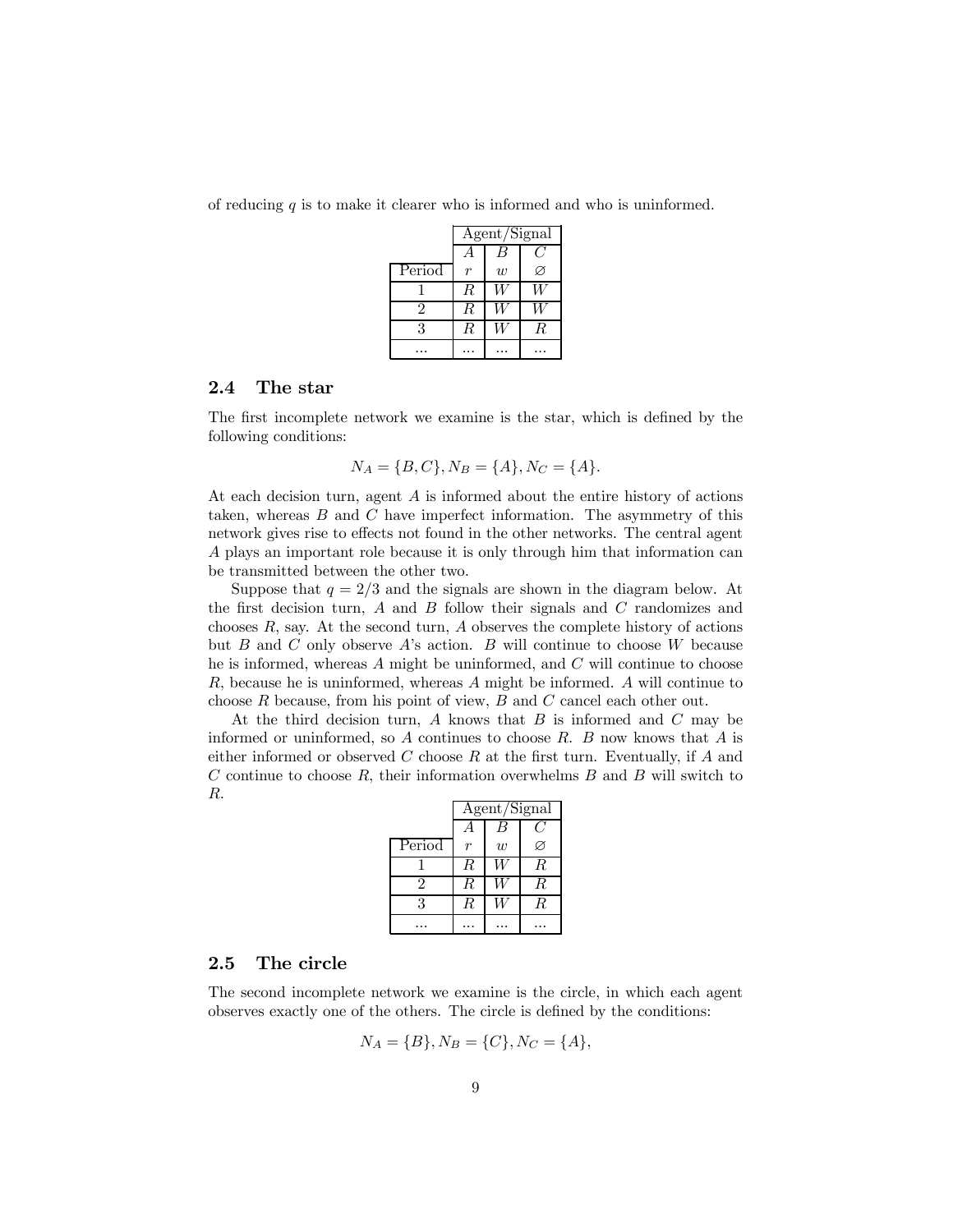The peculiarity of the circle is that, while the equilibrium strategies are very simple, the analysis is quite subtle because of the lack of common knowledge. Assuming once again that  $q = 2/3$  and the signals are given in the diagram below, we can trace out one possible evolution of play.

|        |               | Agent/Signal   |   |  |  |  |  |  |
|--------|---------------|----------------|---|--|--|--|--|--|
|        | B<br>А<br>C ' |                |   |  |  |  |  |  |
| Period | r             | $\overline{w}$ | Ø |  |  |  |  |  |
|        | R             |                |   |  |  |  |  |  |
| 2      | R             |                | R |  |  |  |  |  |
| 3      | $_{R}$        |                | R |  |  |  |  |  |
|        |               |                | R |  |  |  |  |  |
|        |               |                |   |  |  |  |  |  |

At the first turn, the informed agents follow their signals and the uninformed agent randomizes (here we assume he chooses  $W$ ). At the second turn,  $C$ switches to R because he is uninformed and observes A who might be informed. Imitating the behavior of the neighboring agent is always the optimal strategy for an uninformed agent. Conversely, it is always optimal for an informed agent to follow his signal, though this is far from obvious. Agent  $B$ , seeing  $C$  switch to  $R$ , will know that  $C$  is uninformed and has observed  $A$  choose  $R$ . If  $C$  continues to choose R this will tell B that A has continued to choose R, which means that A is informed.

At this point,  $B$  is indifferent between  $R$  and  $W$  and we will assume he continues to follow his signal. All that  $A$  knows is that  $B$  continues to choose W. He cannot infer what  $C$  is doing, so he simply has to rely on Bayes rule to take account of all the possibilities. A lengthy calculation would show that it is optimal for  $A$  to continue choosing  $R$ , but that eventually he will become indifferent. In the limit, everyone will be indifferent except for C.

#### 2.6 Summary

In summary, the above examples have illustrated several features of the theory that can be tested in the laboratory. First, initially, diversity of private information leads to diversity of actions. But, as agents learn by observing the actions of their neighbors diversity is over time replaced by uniformity. Second, convergence to a uniform action is quite rapid, typically occurring within two to three periods. Thus, what happens in those first few periods is crucial for the determination of the social behavior. Third, significant differences can be identified in the behavior of different networks. In particular, in the complete network learning stops almost immediately, while in the incomplete networks learning can continue for a longer time. Finally, despite the fact that agents suppress their own information and follow a herd, a careful analysis shows that in all treatments, except with very small probability in the complete network under high-information, herds always adopt an action that is optimal relative to the total information available to agents.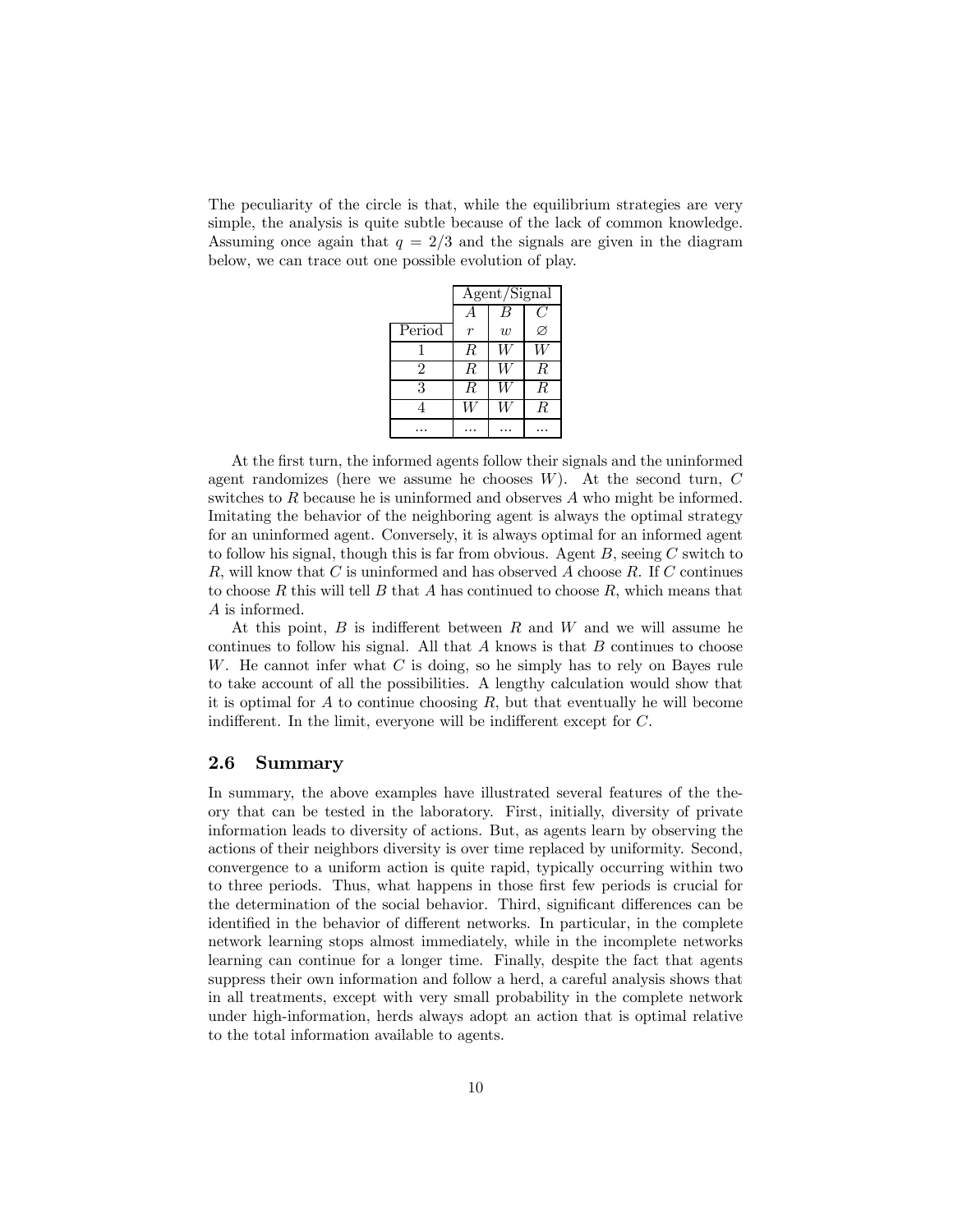The theory clearly suggests that even in the three-person case the process of social learning in networks can be complicated, particularly in the incomplete networks. That is why we believe that insights obtained from an experiment may provide better understanding of social learning in networks.

#### 2.7 Experimental design

We studied three different network structures (the complete network, the star and the circle) and three different information treatments  $(q = 1, 2/3, 1/3)$ . The network structure and the information treatment were held constant throughout a given experimental session. In each session, the network positions were labeled A, B, or C. A third of the subjects were designated type-A participants, one third type- $B$  participants and one third type- $C$  participants. The participant's type, A, B, or C, remained constant throughout the session.

Each session consisted of 15 independent rounds and each round consisted of six decision-turns. The following process was repeated in all 15 rounds. Each round started with the computer randomly forming three-person networks by selecting one participant of type  $A$ , one of type  $B$  and one of type  $C$ . The networks formed in each round depended solely upon chance and were independent of the networks formed in any of the other rounds. The computer also chose one of two equally probable urns, labeled  $R$  and  $W$ , for each network and each round. The urn remained constant throughout the round. The choice of urn was independent across networks and across rounds.

When the first round ended, the computer informed subjects which urn had actually been chosen. Then, the second round started by having the computer randomly form new groups of participants in networks and select an urn for each group. This process was repeated until all the 15 rounds were completed. Earnings at each round were determined as follows: at the end of the round, the computer randomly selected one of the six decision-turns. Everyone whose choice in this decision-turn matched the letter of the urn that was actually used earned \$2. All others earned nothing. This procedure insured that at each decision-turn subjects would make their best guess as to what urn had been chosen.

The data was generated by experiments run during the Summer and Fall of 2003 at the Center for Experimental Social Science (C.E.S.S.) at New York University. In total, we have observations from 156 subjects who had no previous experience in networks or social learning experiments. Subjects were recruited from undergraduate classes at New York University and each subject participated in only one of the nine experimental sessions. The diagram below summarizes the experimental design (the entries have the form  $a/b$  where a is the number of subjects and b the number of observations per type and turn).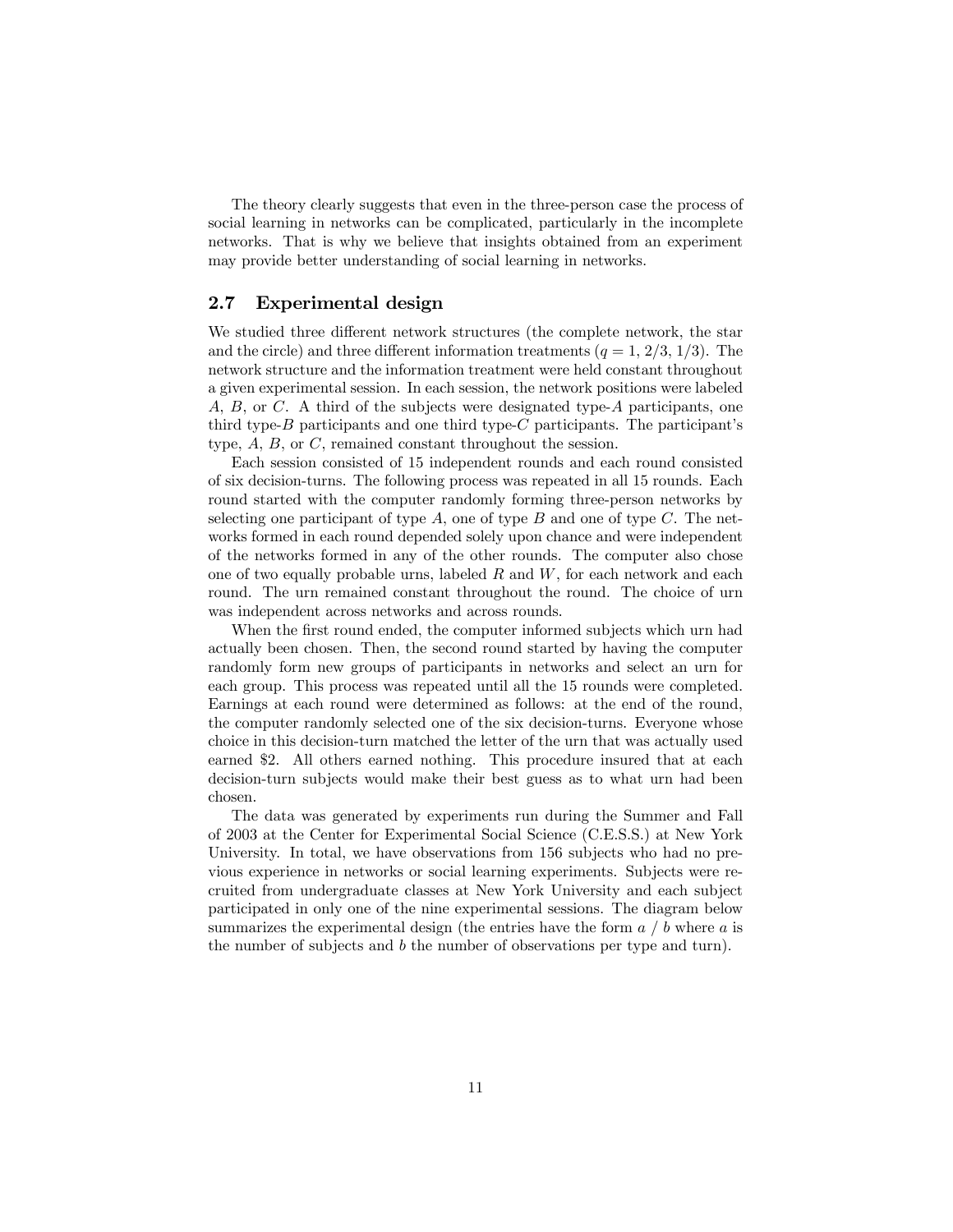|          | Information |      |     |  |  |  |  |  |
|----------|-------------|------|-----|--|--|--|--|--|
| Network  | Full        | High | Low |  |  |  |  |  |
| Complete | 90          | 75   | 90  |  |  |  |  |  |
|          | 18          | 15   | 18  |  |  |  |  |  |
| Star     | 18          | 90   | 90  |  |  |  |  |  |
|          | 90          | 18   | 18  |  |  |  |  |  |
| Circle   | 90          | 18   | 15  |  |  |  |  |  |
|          | 18          | 90   | 75  |  |  |  |  |  |

### 3 Three measures

For a better understanding of the decision mechanism of our subjects we organize the data according to three measures: stability, uniformity and efficiency. Next, we explain the three measures and their motivations.

Much of the theoretical and experimental literature on social learning has focused on the related phenomena of informational herd behavior and informational cascades. Herd behavior is said to occur when, after some point, all agents choose the same action. A herd may arise even if agents would have chosen a different action on the basis of their own information alone. In this sense, agents rationally 'ignore' their own information and 'follow the herd'. We characterize herd behavior by two related phenomena, stability and uniformity of actions.

Stability At each turn t, stability is measured by the proportion of subjects who continue to choose the action they chose at turn  $t-1$ . For each network a stability variable is denoted by  $S_t$  and defined by

$$
S_t = \frac{\#\{i : x_{it} = x_{it-1}\}}{n}.
$$

We report averages of  $S_t$  across different networks.

Uniformity At each turn t, uniformity is measured by a score function that takes the value 1 if all subjects act alike and takes the value 0 otherwise. For each network a uniformity variable is denoted by  $U_t$  and defined by

$$
U_t = \begin{cases} 1 & \text{if } x_{it} = x_{jt}, \forall i, j, \\ 0 & 0 \text{ otherwise.} \end{cases}
$$

We report averages of  $U_t$  across different networks.

Herd behavior arises in the laboratory when, from some decision-turn on, all subjects take the same action. Notice that uniformity of actions at some date t will persist and lead to herd behavior if and only if stability takes the value 1 at all subsequent stages or decision-turns.

As the examples in the preceding section have illustrated, the theory predicts that convergence to a uniform action typically occurs within two to three periods. Furthermore, except with very small probability in the complete network under high-information, herds always adopt the optimal action. As a benchmark for our empirical analysis of stability and uniformity, we first calculated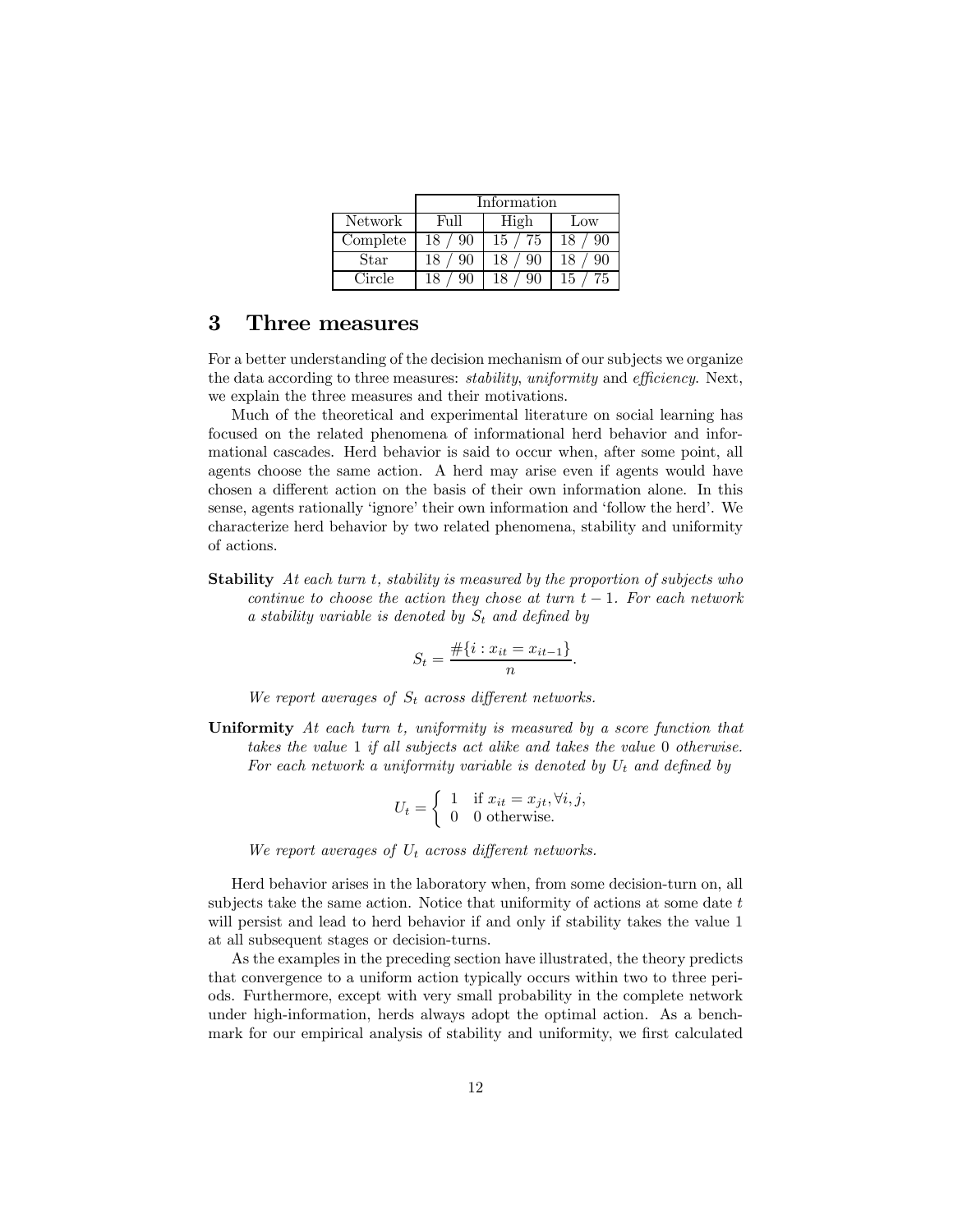the values of these measures predicted by the theory. The theoretical predictions are derived with the help of simulations, which are summarized in Table 1 and show, turn by turn, the average level of stability and uniformity and the percentage of herd behavior. The numbers in parentheses are the fractions of herds that choose the wrong action, defined relative to the information available.

#### $|Table 1 here|$

Informational efficiency of markets is a natural question for economists and the efficiency of information aggregation is one of the main concerns in the study of social learning. A central result of the literature is that herd behavior may result in most agents choosing the wrong action (where the right action is defined relative to the information available in the economy). This outcome is both informationally inefficient and Pareto inefficient. This failure of information aggregation is explained by two facts. First, an agent's action is a coarse signal of his private information and, secondly, after some point, agents suppress their private information and join the herd, so that only a small fraction of the private information in the game may ever be revealed.

Like Anderson and Holt (1997), we use expected payoff calculations to measure the efficiency of the decisions made by our subjects in the laboratory. As a benchmark we use the payoff to a hypothetical agent who has access to all private signals in his network. Define the efficient expected payoff to be the expected earnings of an agent who makes his decision based on the entire vector of private signals; define the private-information expected payoff to be the expected earnings of an informed agent who makes his decision on the basis of his own private signal; and define the random expected payoff to be the expected earnings of an agent who randomizes uniformly between the two actions. Finally, for each turn, let the *actual expected payoff* be the expected earnings from the subject's actual decision in the laboratory.

The sum (over agents) of the efficient, private-information, random, and actual payoffs, for all rounds, will be denoted by  $\pi_e$ ,  $\pi_p$ ,  $\pi_r$  and  $\pi_a$ , respectively. We use these payoff calculations to assess the quality of aggregation and use of information within a network.

Efficiency The efficiency of decisions is measured in two ways:

actual efficiency = 
$$
\frac{\pi_a - \pi_r}{\pi_e - \pi_r},
$$

which is calculated turn by turn, and

$$
private\text{-}information\,\,efficiency = \frac{\pi_p-\pi_r}{\pi_e-\pi_r}.
$$

There are two normalizations in our measure of actual efficiency. First, since even uninformed random choices will be correct half the time, we subtract random efficiency  $\pi_r$  from actual efficiency  $\pi_a$  in order to get a more accurate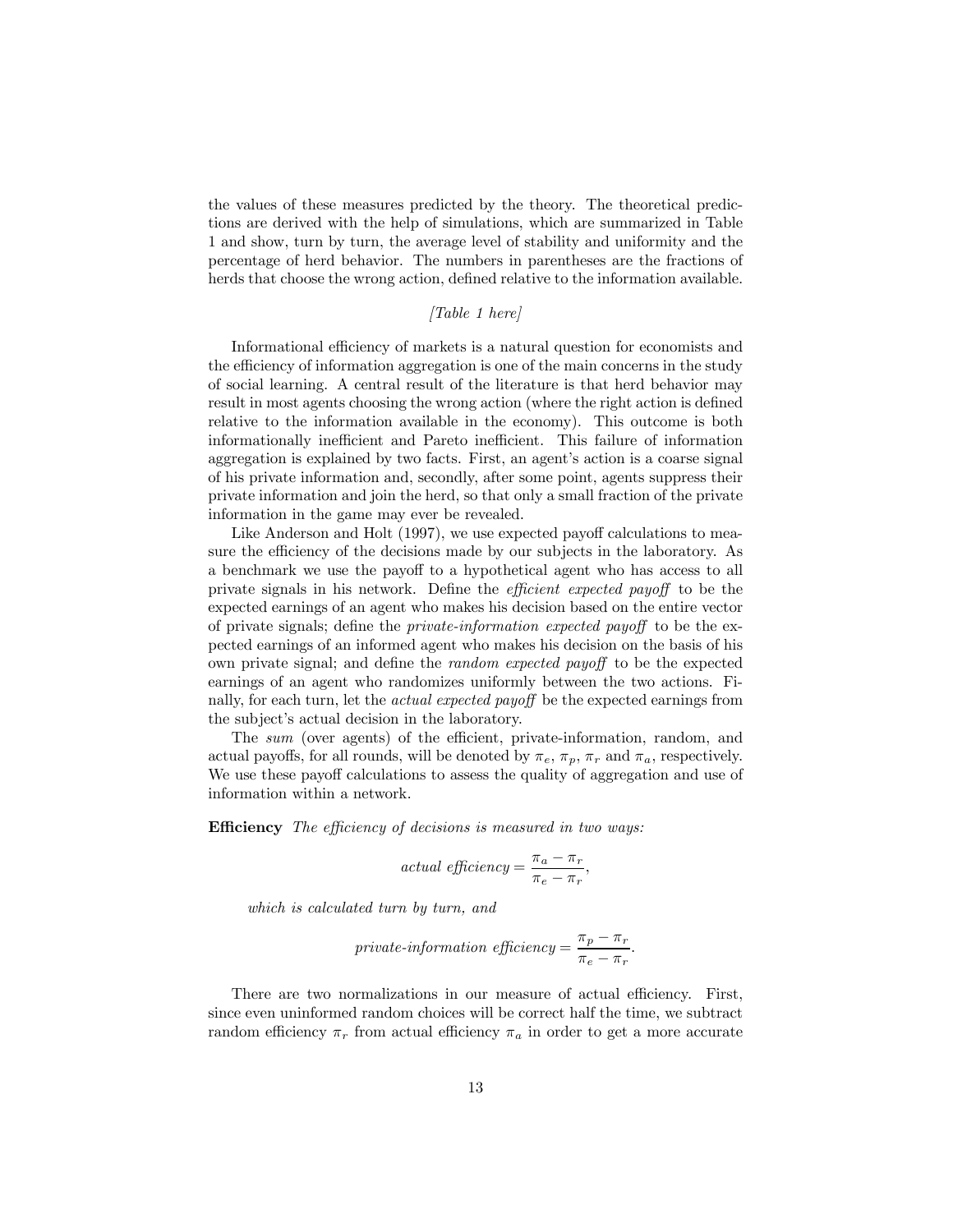measure of the benefit the subjects get from the information they use. Second, there is more information available in some treatments than in others, so we express the net actual efficiency  $\pi_a - \pi_r$  as a fraction of the net efficiency  $\pi_e - \pi_r$  that could be achieved if subjects pooled their information. Hence, efficient decisions have an efficiency of one and random decisions have an efficiency of zero. A similar rationale applies to the measure of private-information efficiency. The comparison of actual- and private-information efficiencies is useful in determining the extent to which subjects use the information revealed by their neighbors' actions, i.e., the extent to which they did worse than choosing according to all the information and the extent to which they did better than choosing only according to their private information.

Note that the prediction of the theory is that, except in the circle network under full-information in which agents can rationally choose different actions forever, complete learning occurs quite rapidly with the result that an efficient action, in the sense that the same action would be chosen if all the signals were public information, will be chosen. Thus, the theory predicts a marked efficiency of information aggregation. Table 2 summarizes the theoretical predictions, which are derived with the help of simulations, in all networks and information structures.

[Table 2 here]

### 4 Results

#### 4.1 Group behavior

We characterize herd behavior in terms of stability and uniformity of actions. Our first result provides information about the evolution of herd behavior.

Result 1 There is an upward trend in the degree of uniformity and a high and constant level of stability in all treatments, with the result that, over time, subjects tend to follow a herd more frequently.

Support for Result 1 is presented in Table 3 which shows, turn by turn, the average level of stability and uniformity and the percent of rounds in which subjects followed a herd from that turn on. For comparison purposes, the experimental results presented it Table 3 are given in the same format as the theoretical predictions presented in Table 1. By definition, the number of herds is monotonically non-decreasing over time, but the increase in stability and uniformity is not implied by the definitions. It appears to be the result of learning and information aggregation.

#### [Table 3 here]

Result 1 confirms that over time subjects are increasingly persuaded by the observed actions and gradually build confidence in the information revealed by their neighbors' actions. In the incomplete networks, some of the information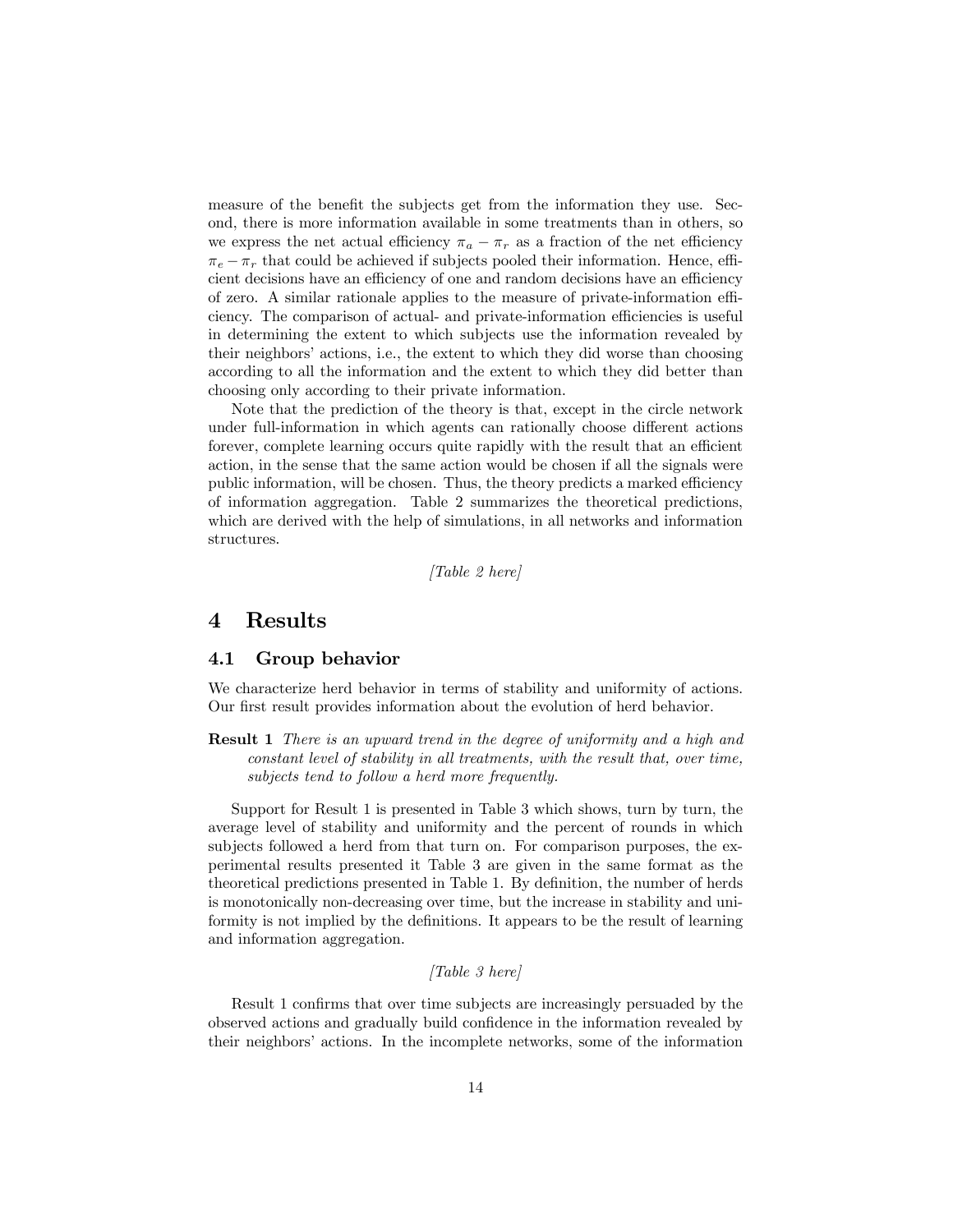of unobserved subjects is accumulated in the observed actions, so the fact that subjects tend to follow a herd more frequently indicates that they try to extract information of unobserved subjects from the actions they observe.

This is consistent with the prediction of the theory that over time more and more information is revealed. The theory, however, also predicts that once agents have chosen the same action and they are not indifferent between the two actions, they have reached an absorbing state and will continue to choose the same action in every subsequent period. In the laboratory, in contrast to this prediction, we sometimes observe deviations from a herd.

Next, we turn to the frequencies of herd behavior in different networks and treatments. Our next results report that, within a given decision-turn, in some treatments there is no significant difference between the frequencies of herd behavior, but the situation clearly reverses, particularly in early turns, in other treatments.

- Result 2 (networks) In the complete and star networks, the frequency of herds is highest under full-information and lowest under low-information; in the circle, the frequency of herds under low-information is the same as under high-information but lower than under full-information.
- Result 3 (information) Under full-information, the frequency of herds in the complete network is the same as in the star but higher than in the circle; under high-information the frequency of herds in the circle network is the same as in the star but lower than in the complete network; under lowinformation, there are no significant differences between the frequencies of herd behavior in the different networks.

Note that the behavior summarized in these two results is consistent with the theoretical results described in Section 2 and Section 3. For example, in the complete network under full information, a herd must start at the second decision turn for every realization of the private signals. By contrast, under the low-information treatment, subjects do not know who is informed and who is uninformed at the second turn, so learning continues after the second turn and herd behavior is delayed. Thus, herd behavior is more likely and will begin sooner in the full-information treatment. In the circle network, it is optimal for informed subjects to follow their own signals, regardless of the behavior they observe in others, and for uninformed subjects to imitate the behavior they observe. For this reason, we expect herd behavior to develop only if the informed subjects receive identical signals. A herd will develop sooner in the full-information treatment than in the high- and low-information treatments, because it takes time for the uninformed subjects to get on board.

The first evidence about the frequencies of herd behavior is provided in Table 3. The relevant support for Result 2 and Result 3 comes from Figure 2 which presents, in graphical form, the data from Table 3 on herd behavior in each network under all information treatments (left panel), and for all networks under each information treatment (right panel). A set of binary Wilcoxon tests indicates that the differences are highly significant.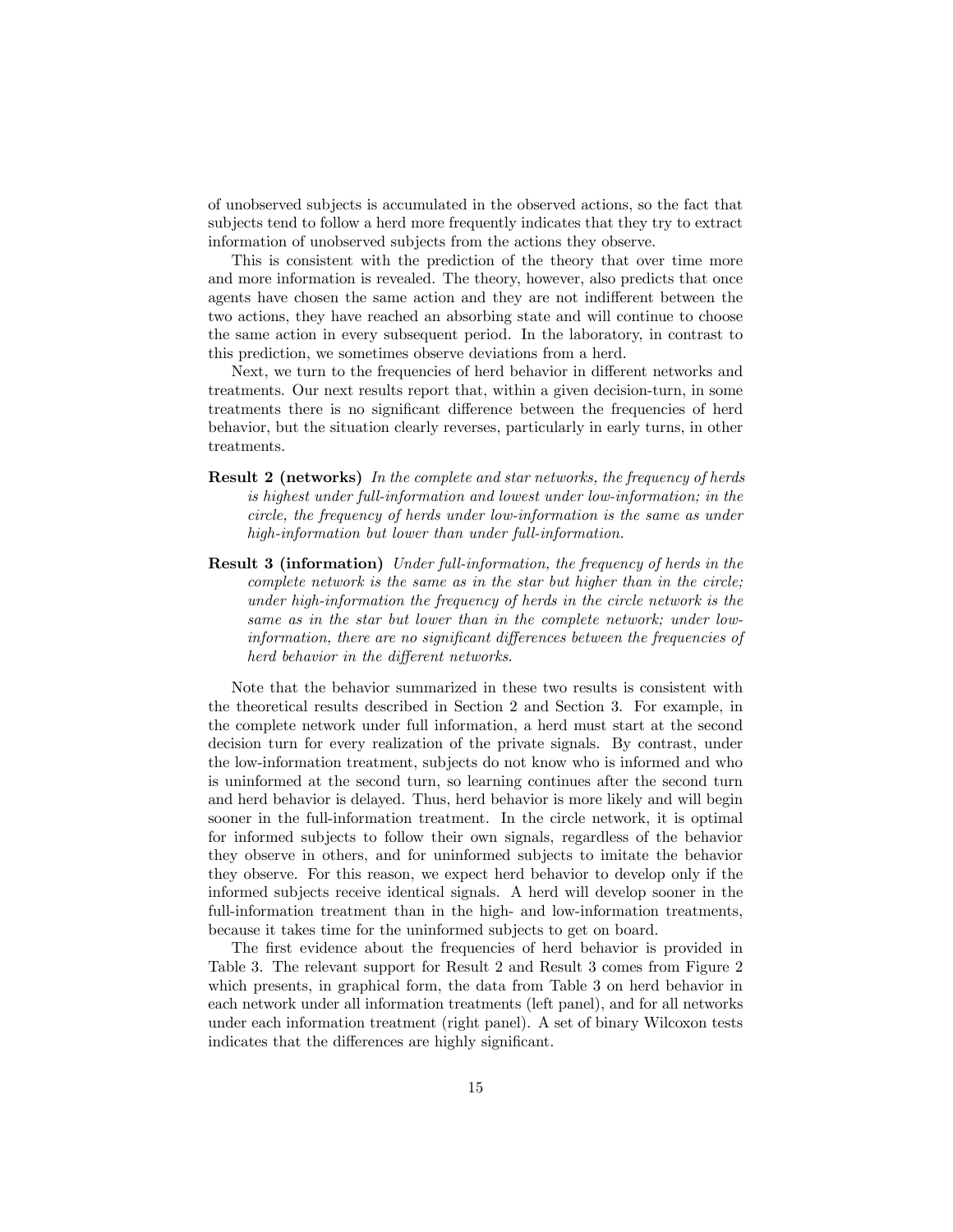#### [Figure 2 here]

The right column of Table 3 summarizes, treatment by treatment, the average level of stability and uniformity over all turns and the expected length of herd behavior. Note that in all networks the expected length of herd behavior is increasing in the probability that an individual subject receives a signal. Also, under full- and high-information, herd behavior in the complete network is longer than in the star, and in the star is longer than in the circle. Under low-information, there are longer herds in the circle than in the star.

Hence, convergence to a uniform action is more rapid in the complete network and under full-information because it is common knowledge that all subjects are informed and all actions are common knowledge. In contrast, diversity can continue for a longer time under high- and low-information and in the star and circle networks. Clearly, the absence of common knowledge makes it harder for subjects to interpret the information contained in the actions of others and requires them to perform complex calculations.

Herd behavior has elicited particular interest because erroneous outcomes may occur despite individual rationality, and they may in fact be the norm in certain circumstances. In the model underlying our experimental design, we note that, except with very small probability in the complete network under high-information, herds always adopt an action that is optimal relative to the total information available to agents. Thus, it is particularly interesting that, in the laboratory, almost all herds longer than three decision turns selected the right action, but some differences can be identified in the behavior of different networks. We can report the following result.

#### Result 4 Relative to the information available, herds entail correct decisions. There are, however, significantly more incorrect herds in the complete network under high-information.

Evidence for Result 4 is also provided by Table 3. The numbers in parentheses are the fractions of herds that choose the wrong action, defined relative to the information available. It is noteworthy that herds entail correct decisions even in the star and circle networks in which subjects had imperfect information about the history of decisions.

In summary, we observe several empirical regularities in the experimental data. First, diversity of private information initially leads to diversity of actions, which then gives way to uniformity as subjects learn by observing the actions of their neighbors. Second, convergence to a uniform action can be quite rapid, frequently occurring within two to three periods. Third, herd behavior develops frequently and most herds turned out to be correct.

#### 4.2 Efficiency

We next turn our attention to analyze how efficient were our subjects in using the information revealed by their neighbors' actions. The next results report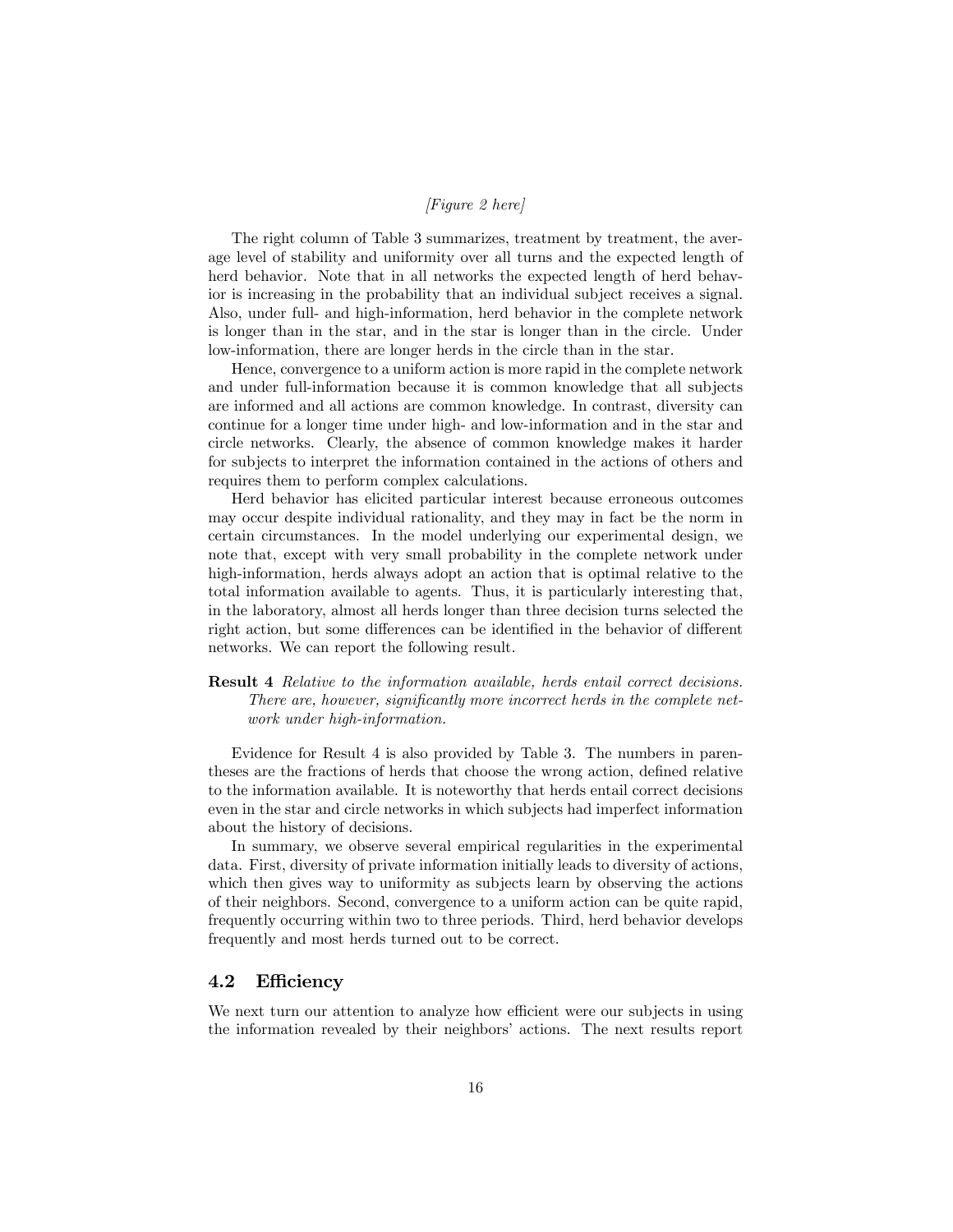average actual-efficiency calculations to measure the informational efficiency within a given network, information treatment, and turn.

- Result 5 (network) In the complete network, average actual-efficiency is highest under full-information and lowest under low-information; in the star, average actual-efficiency under full-information is the same as under highinformation but higher than under low-information; in the circle, the levels of average actual-efficiency are the same under all information treatments.
- Result 6 (information) Under full-information, average actual-efficiency is highest in the complete network and lowest in the circle; under high- and low-information, there are no significant differences between the levels of average actual-efficiency in the different networks.

Table 4 which summarizes, turn by turn, the actual and private-information efficiencies in all networks and information treatments, provides a first indication. Under high and low information, Table 4 also provides actual efficiency for informed and uninformed individual subjects' decisions. For comparison purposes, the experimental results presented it Table 4 are given in the same format of the theoretical predictions presented in Table 2.

The support for Result 5 and Result 6 comes from Figure 3, which presents the data from Table 4 by comparing the total actual efficiency in each network under all information treatments (left panel), and for all networks under each information treatment (right panel). Figure 3 also depicts the average privateinformation efficiency over all subjects within each information treatment. A set of binary Wilcoxon tests indicates that all the differences above are highly significant.

#### $[Table 4 here]$

Result 5 and Result 6 emphasize the role of common knowledge in the laboratory. Under full information, it is common knowledge that all subjects are informed. In the complete network, the subjects' actions are also common knowledge, whereas in incomplete networks the actions are not common knowledge. Under full information, the greater efficiency in the complete network compared to incomplete networks can be attributed to the agents' ability to use the greater amount of information available to them. In the other information treatments, subjects are uncertain whether the other participants are informed or uninformed, and this uncertainty appears to prevent them from making use of the additional information available in the complete network.

#### [Figure 3 here]

Our previous results relate to the levels of actual efficiency across treatments but it appears that efficiency increases over time only in the complete and star networks under low information. Our next result provides information as to why the evolution of actual-efficiency depends on the information treatment, i.e., the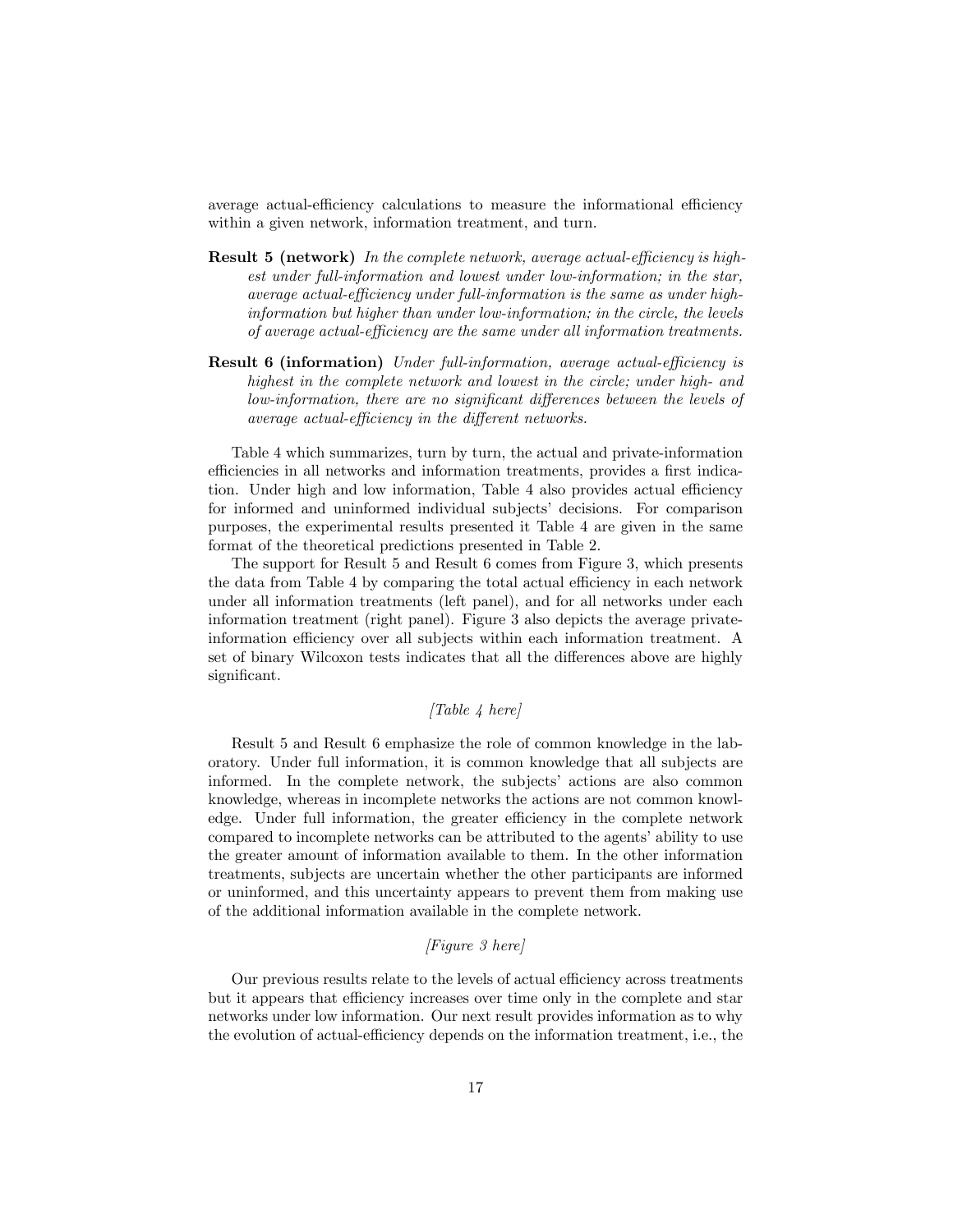probability that an individual subject receives a signal. We use the same payoff calculations but sum  $\pi_e$ ,  $\pi_p$ ,  $\pi_r$  and  $\pi_a$  over informed and uninformed decision points and not over individual subjects.

Result 7 Whereas the actual efficiency in informed decision points falls slightly from the first to the last decision turn, the actual efficiency in uninformed decision points increases over time. The rate of increase of actual efficiency is greater under low information than under high and full information.

Figure 4 provides the support for Result 7 by comparing the efficiencies of informed and uninformed decisions in each of the networks under low- and highinformation. Since there are more uninformed subjects in the low-information treatment and actual efficiency is increasing for uninformed subjects and decreasing for informed subjects, the rate of increase will be highest under low information. Figure 4 also depicts the average private-information efficiency over all informed individual subjects within each information treatment, and reveals that actual efficiency of informed decisions is higher than or roughly the same as private-information efficiency. Note also that Result 5 matches the prediction of the theory that, in many cases, efficiency is not expected to increase in late turns as beliefs reach an absorbing state in which agents either choose the same action or are indifferent between the two actions and no further learning occurs.

### $[Figure 4 here]$

Our results so far deal only with average efficiency. We are also interested, however, in the behavioral regularities at the individual level and how they are affected by the network and information treatment. For a better understanding of the decision mechanism of the subjects, we next focus on the data at the level of the individual subject. We find strong evidence that there is a good degree of conformity with the theory in the aggregate data, which we sometimes fail to observe in the individual data.

Next, we look at actual efficiency and ask whether individual behavior is heterogeneous within a given network and information treatment and across networks and information treatments. To focus on the individual effects, Result 8 deals only with the complete and circle networks under full-information since all types have identical sets of neighbors and subjects are equally informed. Result 9 summarizes the behavioral regularities in this regard across networks and information treatments.

- Result 8 (network) Comparing individual behavior in the complete and circle networks under full information indicates that there is high variation in individual behavior across subjects.
- Result 9 (information) There are significant differences between the distributions of actual efficiency across information treatments in the complete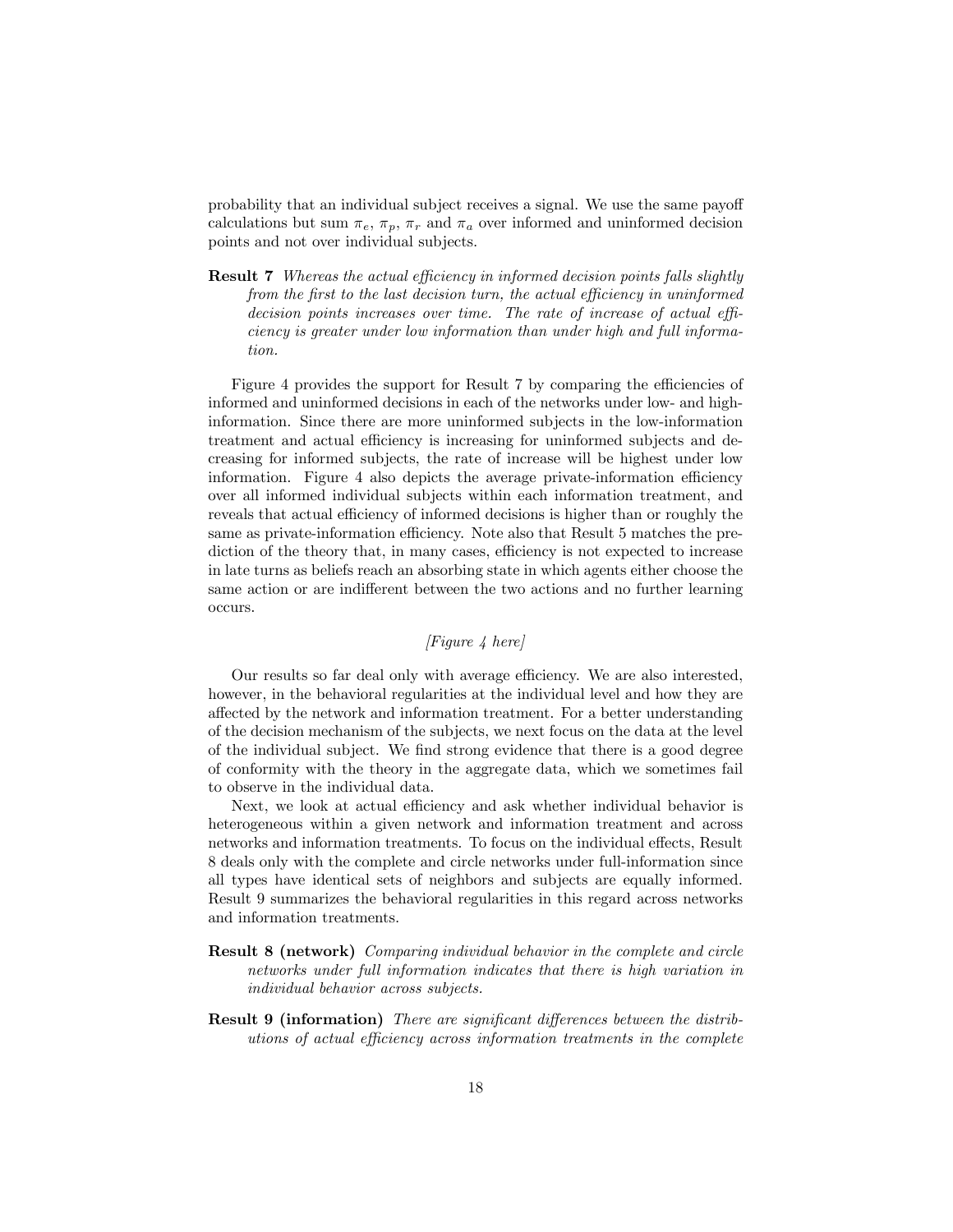network and across network structures under full information. The distributions of actual efficiency are roughly the same in the other treatments.

Figure 5 provides the support for Result 8 and Result 9. It presents the actual-efficiency distributions in each network under all information treatments (left panel), and for all networks under each information treatment (right panel) in the form of histograms. The horizontal axis consists of the intervals of efficiency scores and the vertical axis measures the percentages of subjects corresponding to these efficiency scores.

Note, for example, that under full-information the histograms in Figure 5 show that subject behavior is more efficient in the complete network as the distribution of efficiency scores shifts considerably to the right when calculated using the complete network data. A Kolmogorov-Smirnov test confirms this observation at the 5 percent significance level.

[Figure 5 here]

#### 4.3 Rationality

In the laboratory, learning in networks is challenging: because of the lack of common knowledge about the history of play subjects must draw inferences about the actions other subjects have observed as well as about their private signals. Moreover, not all of the decisions in the different networks are comparable in terms of their complexity or sophistication. For example, subjects have larger information sets in some networks than in others and sometimes there is more information to be gleaned from the actions of others. Also, differences in the amount of common knowledge will require different degrees of sophistication to discern the optimal strategies in different networks.

Hence, even in the three-person case, the difficulty of solving the problem of social learning in networks is sometimes massive. Therefore, one of our main goals is to examine, treatment by treatment, how well the theory approximates the actual behavior observed in the laboratory. We begin by computing the optimal strategies as predicted by the theoretical model and use these to compute the level of rationality in the first and second decision turns. Thus, rationality is simply measured by the percentage of times subjects follow an equilibrium strategy.

At the first decision-turn in any treatment, a subject should make a decision based on his private signal (if he is informed) or his prior (if his uninformed). At the second decision-turn, he should make a decision based on his private information and the actions taken at the first turn, and so on. Thus, the complexity of a subject's decision-problem increases over time. This leads us to examine how well Bayes rationality approximates the actual behavior observed in the laboratory. At the first and second decision-turns, the data supports the following result.

Result 10 Over all treatments, only 5.8 percent of the first-turn actions in each round were inconsistent with the information implicit in the private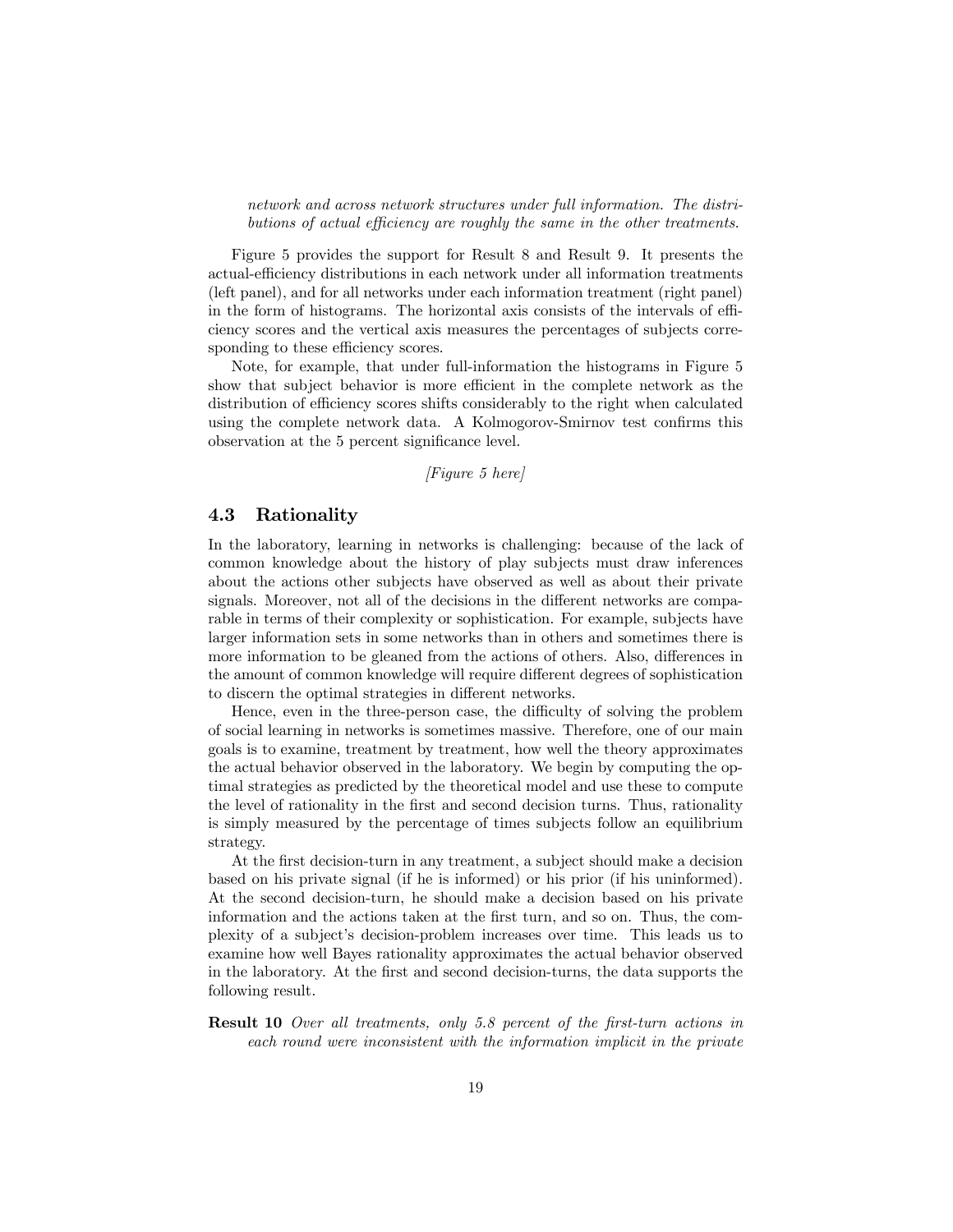#### signal. At the second turn, although there are significant differences across information sets, the error rates are uniformly fairly low.

Evidence for Result 10 is given by the table below, which reports the error rates, i.e., the percentage of times subjects deviate from the equilibrium strategy, at the second turn. The data is grouped according to the number of actions observed, i.e., all types in the complete network and type  $A$  (the center) in the star observe  $N = 2$  actions, and all types in the circle network and types B and C in the star observe  $N = 1$  actions. The numbers in parentheses are the percent of decisions in which subjects were indifferent between the two actions.

| Information | $N=2$      | $N=1$      |
|-------------|------------|------------|
| $FU$ ll     | 12.5(0.00) | 4.40(44.4) |
| High        | 17.8(16.2) | 16.7(0.00) |
| Low         | 20.3(36.9) | 26.9(0.00) |

The histograms in Figure 6 show this data across subjects. The horizontal axis measures the error-rates for different intervals and the vertical axis measures the percentage of subjects corresponding to each interval. Note that, in both the first and second decision-turns, the distribution is considerably skewed to the left, but the two distributions are significantly different at the 5 percent significance level using a Kolmogorov-Smirnov test.

#### [Figure 6 here]

To provide further evidence for Result 10, Table 5 summarizes the error rates in the second decision-turn in each treatment, including for informed and uninformed decisions. Table 5 clearly identifies some "black spots" in which there are sharp drops in rationality, especially in the star network under lowand high-information. Therefore, subjects must presumably estimate the errors of others and consider this in processing the information revealed by their neighbors' actions.

#### [Table 5 here]

It is noteworthy that, under low-information, the error rates in uninformed peripherals' decisions and in uninformed decisions in the circle network were very high and roughly the same (33.9 percent and 34.9 percent respectively). Error rates were very high in informed centers' decisions compare to informed decisions in the complete network (22.2 percent and 13.8 percent respectively). Under high-information, the error rates in uninformed peripherals' decisions were much lower than in uninformed decisions in the circle network (26.7 percent and 16.3 percent respectively). These differences are highly significant according to a Wilcoxon matched-pair test.

Note that the complexity of a subject's decision problem increases over time. At the first turn, a subject only has to interpret his private information. At the second turn, he has to interpret his neighbors' actions and try to infer the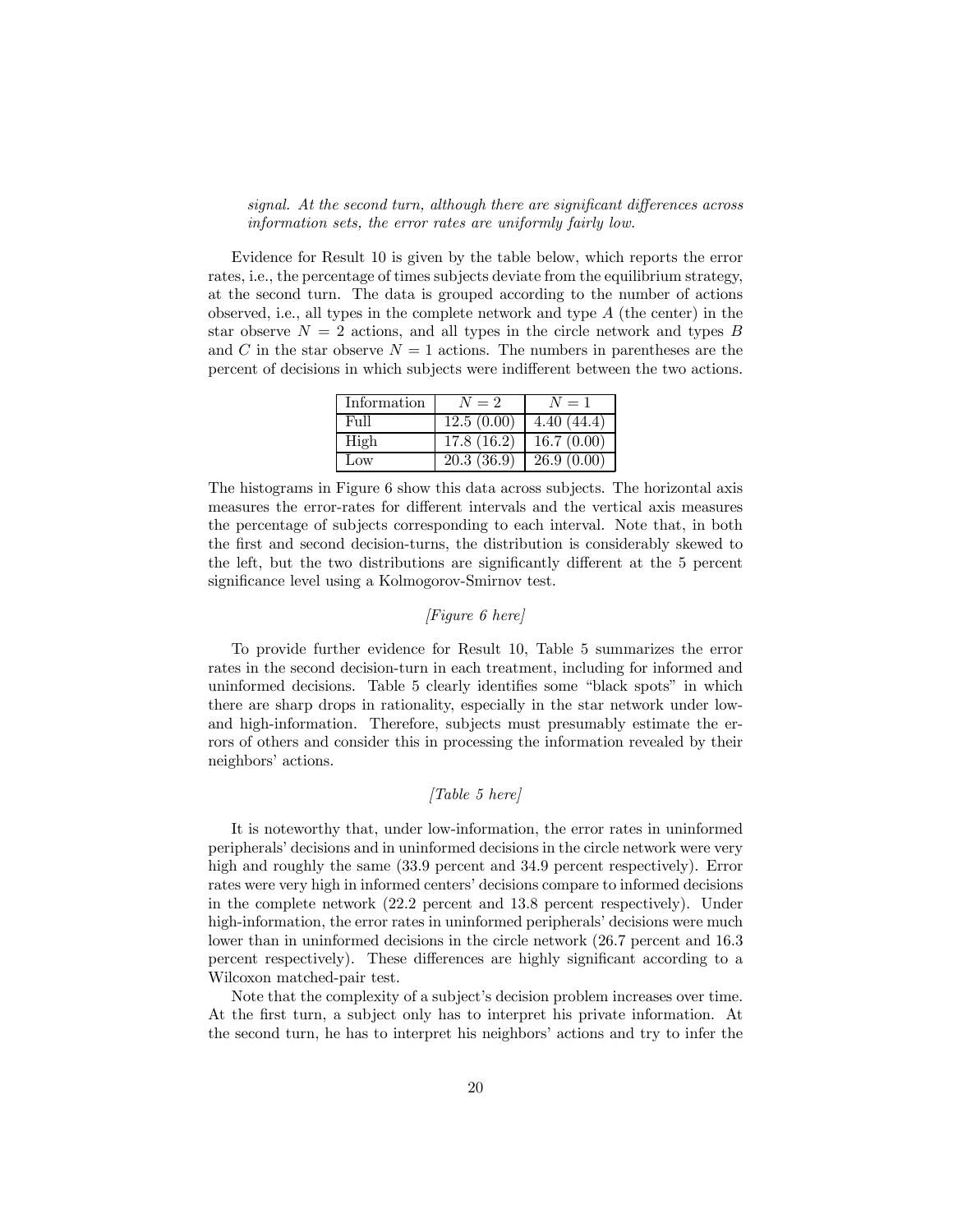private information on which it was based. At the third turn, because of the lack of common knowledge about actions in incomplete networks, a subject is forced to think about subjects' knowledge of other subjects' actions and the private information it reveals. Thus, in the laboratory, mistakes are inevitable and this should be taken into account by evaluating the degree to which the game-theoretic model explains behavior in the laboratory. In the sequel, we discuss a modification of the game-theory model that abandons the assumption of common knowledge of rationality.

# 5 Quantal Response Equilibrium (QRE)

Since mistakes are made, especially under low- and high-information, and this should be taken into account in any theory of rational behavior, in CGK, we attempt to formulate this by estimating a recursive model that allows for the possibility of errors in earlier decisions. We adapt the model of Quantal Response Equilibrium (QRE) of McKelvey and Palfrey (1995, 1998) which enables us to evaluate the degree to which the theory explains behavior in the laboratory. We skip the model development and instead briefly explain the analysis and discuss why the results of the QRE model differ from those of the basic game-theoretic model.

We first extend the basic model of Gale and Kariv (2003) to allow for idiosyncratic preference shocks, which can be interpreted, following Harsanyi and Selten, as the effect of a 'trembling hand'. The basic model has a natural recursive structure, which suggests a recursive estimation procedure for the logistic random-utility model. In effect, we are assuming subjects have rational expectations and use the true mean error rate when interpreting the actions they observe at the first turn. This is the behavioral interpretation of the recursive econometric method.

We begin by estimating the random-utility model using the data from the first turn. Then we use the estimated coefficient to calculate the theoretical payoffs from the actions at the second turn. We then estimate the randomutility model based on the perturbed payoffs and the observed decisions at the second turn. Continuing in this way, we estimate the entire QRE for each treatment. The parameter estimates are highly significant and positive, showing that the theory does help predict the subjects' behavior.

The predictions of the QRE model are different from those of the basic game-theoretic model for two reasons: first, because it allows agents to make mistakes and, secondly, because it assumes that agents take into account the possibility that others are making mistakes when drawing inferences from their actions. The 'goodness of fit,' as measured by the error rates, is better for the QRE model than for the game-theory model. We also conducted a series of specification tests and find that restrictions of the QRE model are confirmed by the data.

Among our conclusions in this paper, the following are particularly relevant to the evaluation of the QRE model.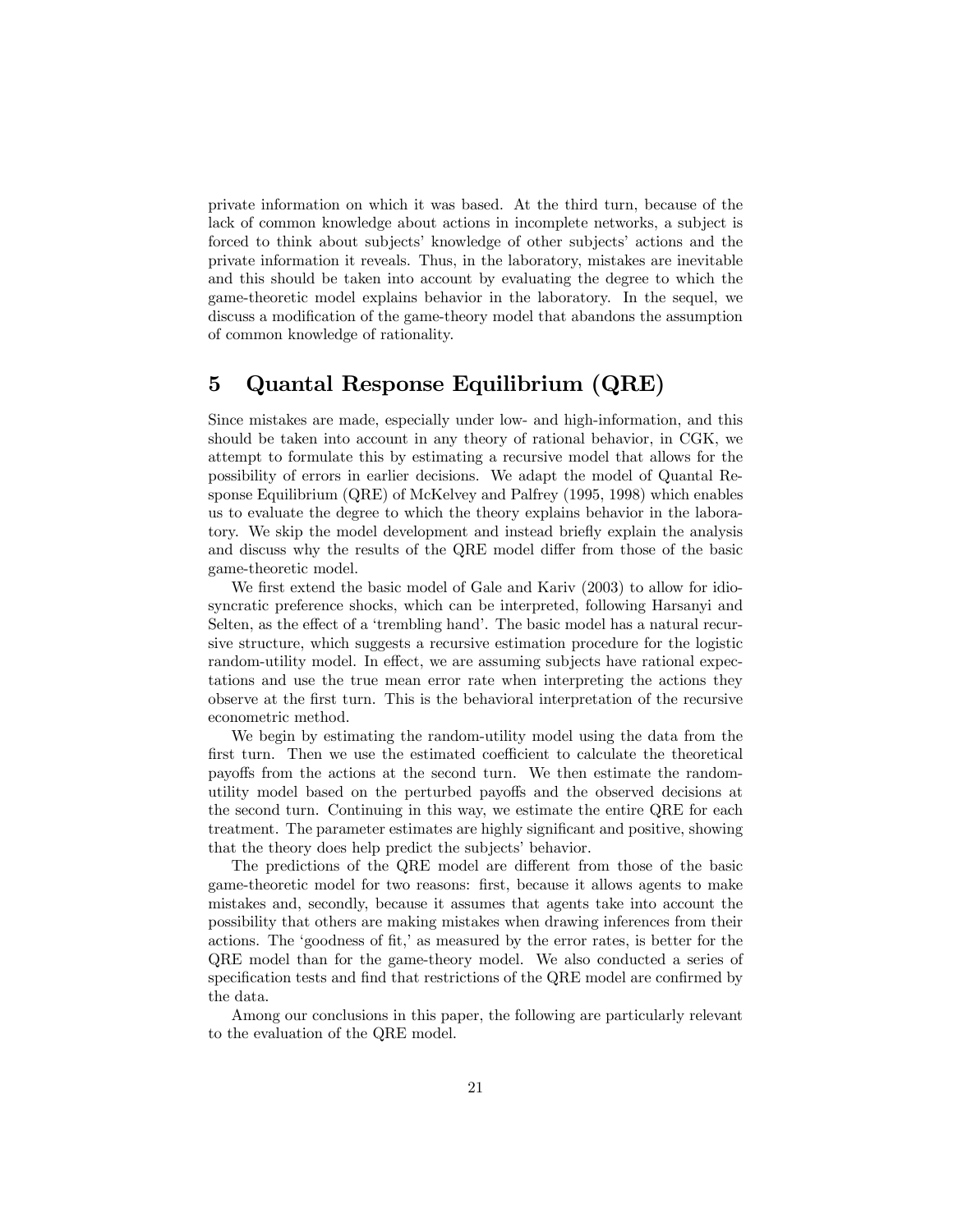- The model appears to fit the data best in the full information treatments, where every subject receives a private signal. In other information treatments, subjects are randomly informed and the subjects do not know whether another subject is informed or not. This asymmetry appears to reduce the efficiency and rationality of the subjects' behavior.
- The model appears to fit the data best in symmetric networks, where each subject observes the same number of other subjects. In asymmetric networks, where one subject is known to have an informational advantage over the others, the behavior of subjects is less close to the predictions of the model and the discrepancy is highest for the subjects with the informational advantage.

In evaluating these departures from the predictions of the theory, we have become aware of several factors that ought to be considered in future work.

- In order to explain subjects' behavior, it is necessary to take into account the details of the network architecture as well as the information treatment. Simple summary characteristics of the network, such as the average distance between subjects, do not account for the subtle and complicated behaviors that we observe.
- Because of the lack of common knowledge in the networks, the decision problems faced by subjects require quite sophisticated reasoning. At the same time, the optimal strategy is simple in some networks, so it is plausible that subjects following a simple heuristic might behave "as if" they were following the optimal strategy, even though it would be quite implausible to expect them to be able to "solve" for the best response.
- In other networks, by contrast, the optimal behavior is sometimes extremely complex, even though the networks themselves are quite simple. This may explain the failure of the QRE to fit some of the data generated by asymmetric networks, for example.

To determine which of these factors are important in explaining subject behavior in a variety of settings, it will be necessary to investigate a larger class of networks in the laboratory. This is perhaps one of the most important topics for future research.

# 6 Conclusion

We have undertaken an experimental investigation of learning in three-person networks and focus on using the theoretical framework of Gale and Kariv (2003) to interpret the data generated by the experiments. In our experimental design we used three networks, the complete network and two incomplete networks, the circle and the star, each of which theoretically gives rise to its own distinctive learning patterns.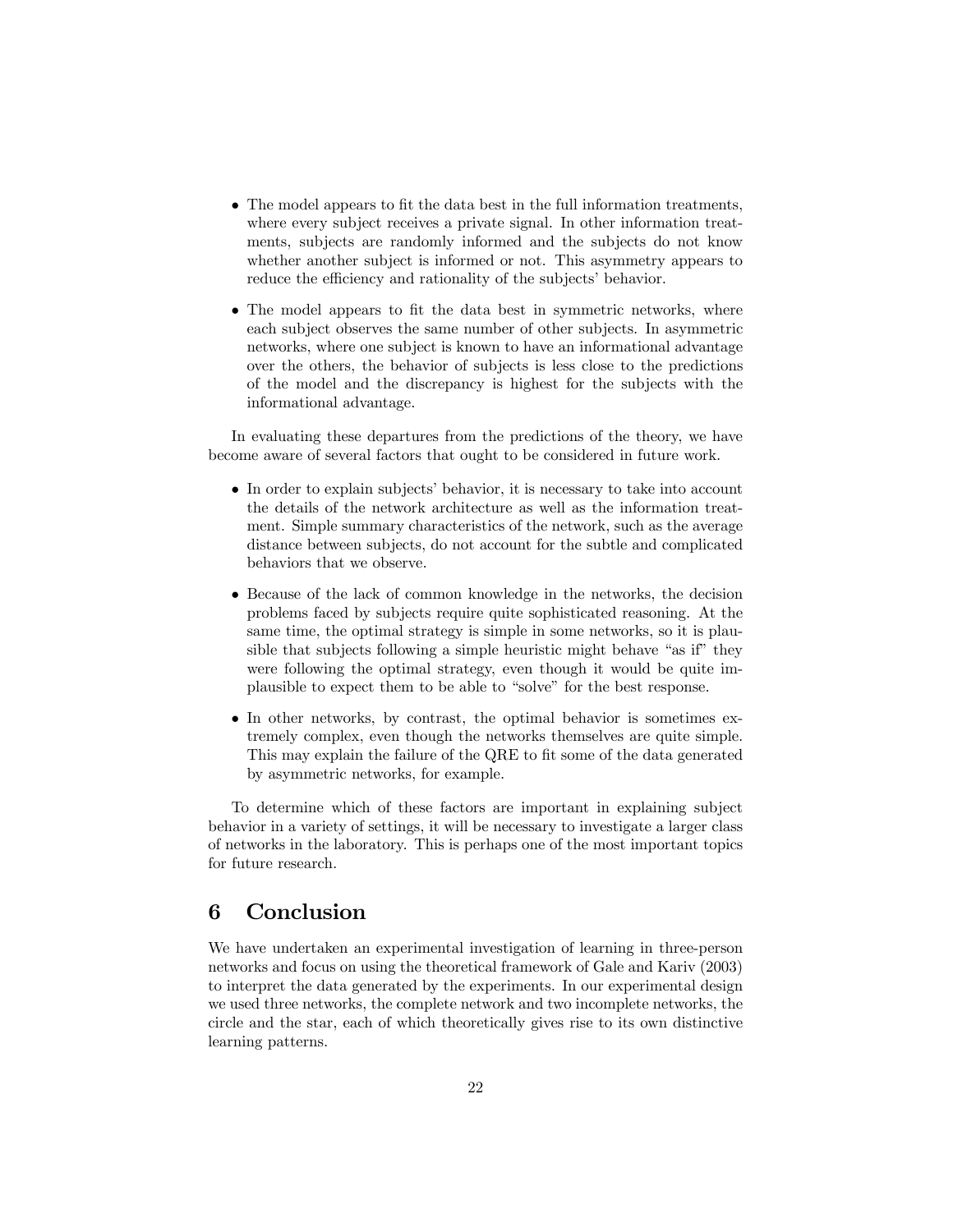The theory suggests that even in the three-person case the process of social learning in networks can be complicated. In particular, in the incomplete networks the absence of common knowledge makes it harder for agents to interpret the information contained in the actions of others and requires them to perform complex calculations.

Indeed, in the laboratory, we have seen that removing in three-person networks has a significant effect on social behavior, even if removing links does not have much effect on the degree of separation, i.e., the social distance within the network. The reason is the impact of lack of common knowledge on the dynamics of social learning and the efficiency of aggregation.

The presence of common knowledge makes it easier for subjects to agree on the interpretation of the information contained in the actions of any set of subjects. Lack of common knowledge forces a subject to think about hierarchies of beliefs: for example, subject  $A$ 's beliefs about subject  $B$ 's beliefs about subject C's action and the private information it reveals. When links are removed, actions are not common knowledge. This uncertainty appears to prevent them from making use of the additional information available to them from others' actions.

We have identified some situations where the theory does less well in accounting for subjects' behavior. We conjecture that the theory fails in those situations because the complexity of the decision problem exceeds the bounded rationality of the subjects. There is convincing theoretical and empirical evidence that some of the decisions faced by subjects are quite "complex"; however, "complexity" is a very difficult idea to conceptualize in a precise or formal way. Also, because of the simplicity of the experimental design, it is difficult to distinguish among different concepts of complexity, and there is a danger that any attempt to measure complexity will be over-adapted to this particular application. Progress in this area may require both new theory and new experimental data.

A theory of complexity has to take into account the following points. First, subjects' success or failure in the experiment results from the appropriateness of the heuristics they use as much as the inherent difficulty of the decision-making. Second, the optimal strategy may be intuitively simple even though the analysis is complex, and a simple heuristic may work very well, even though the game or the analysis of the game is complex. Third, complexity is endogenous: in a complex extensive-form game subjects may be forced to adopt simple strategies; and the decision-making problem for each subject may be simplified as a result.

Another idea of complexity has to do with the equilibrium path: in the star network, for example, the equilibrium path is more complex than in the complete network. Hence, an interesting question is whether we can identify a sufficient statistic for the difficulty or complexity of decisions that will allow us to interpret variation in efficiency and rationality measures. If we can identify more information sets where there are sharp drops in efficiency or rationality ("black spots"), we may be able to come up with some hypotheses about why the decision is complex or difficult and suggest experiments to test this hypothesis.

Our results suggest that the theory adequately accounts for large-scale fea-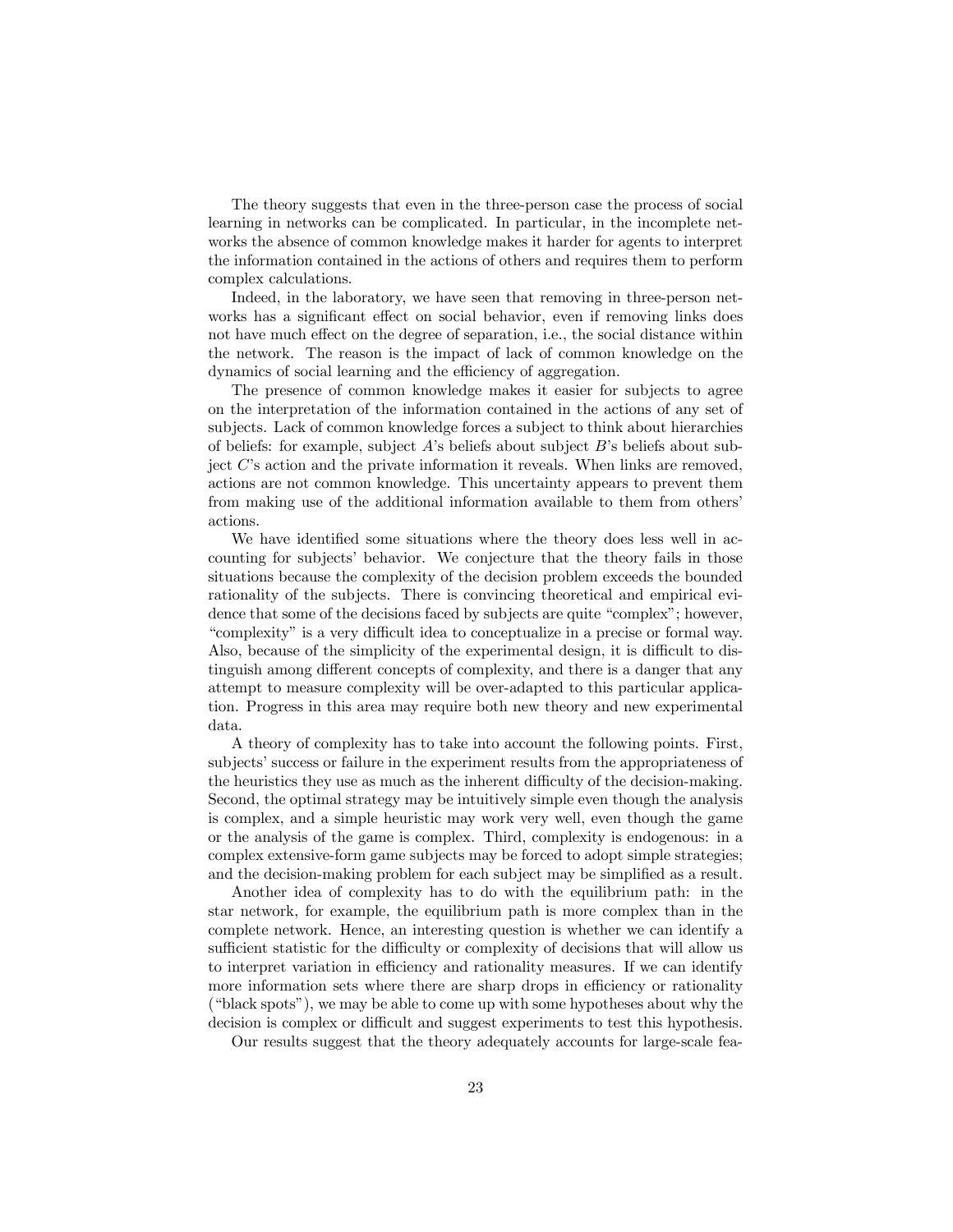tures of the data. The models, and results that we have developed provide a foundation for future theoretical and experimental research and the techniques can be applied to other setups. For example, we can apply our theoretical model to random graphs, as long as connectedness is satisfied, and it could also be applied to dynamic graphs where the set of neighbors observed changes over time.

There are many more important questions that remain to be explored using our data set. Perhaps, the most important subject for future research is to identify the impact of network architecture on the efficiency and dynamics of social learning. Whether other network architectures will lead to sharply different results is not clear, since all the decision rules will have to be changed to reflect the new environment. It will probably require a more sophisticated analysis to detect the effect of differences in network architectures.

Also, we have not yet explored alternative approaches that might be brought to the interpretation of the data. Clearly, there is much to be done and the uses of this data set are far from exhausted.

# References

- [1] Anderson, L. and C. Holt (1997) "Information Cascades in the Laboratory." American Economic Review,  $87(5)$ , pp. 847-62.
- [2] Bala, V. and S. Goyal (1998) "Learning from Neighbors," Review of Economic Studies 65, pp. 595-621.
- [3] Banerjee, A. (1992) "A Simple Model of Herd Behavior." Quarterly Journal of Economics, 107(3), pp. 797-817.
- [4] Bikhchandani, S., D. Hirshleifer and I. Welch (1992) "A Theory of Fads, Fashion, Custom, and Cultural Change as Informational Cascade." Journal of Political Economy,  $100(5)$ , pp. 992-1026.
- [5] Bikhchandani, S., D. Hirshleifer and I. Welch (1998) "Learning from the Behavior of Others: Conformity, Fads, and Informational Cascades." Journal of Economic Perspective, 12(3), pp. 151-70.
- [6] Çelen, B. and S. Kariv (2004a) "Observational Learning Under Imperfect Information," Games and Economic Behavior, 47(1), pp. 72-86.
- [7] Çelen, B. and S. Kariv (2004b) "Distinguishing Informational Cascades from Herd Behavior in the Laboratory," American Economic Review, 94(3), pp. 484-497.
- [8] Çelen, B. and S. Kariv (2004c) "An Experimental Test of Observational Learning under Imperfect Information," Economic Theory, forthcoming.
- [9] Chamley, C. and D. Gale (1994) "Information Revelation and Strategic Delay in a Model of Investment." Econometrica, 62(5), pp. 1065-85.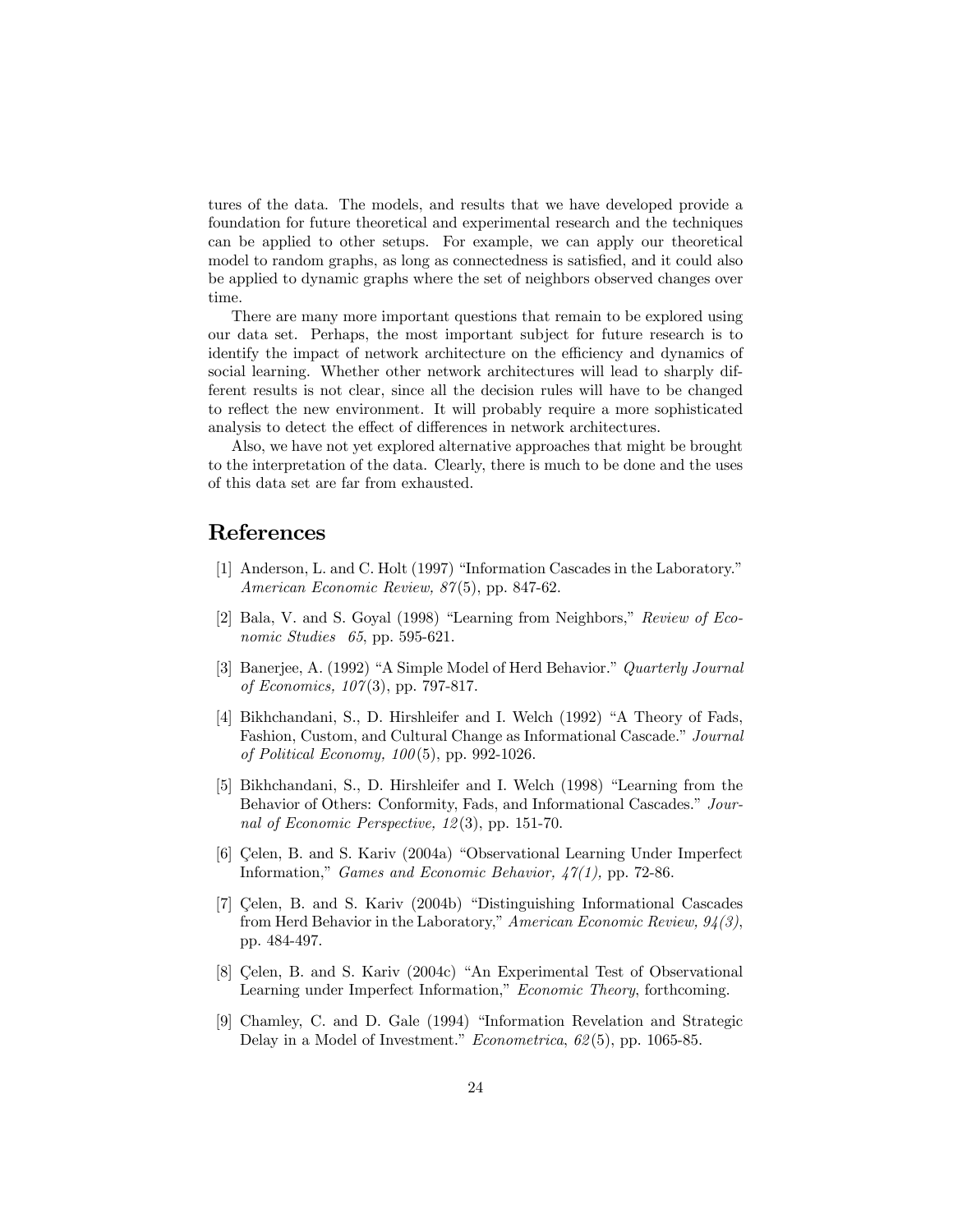- [10] Gale, D. (1996) "What Have We Learned from Social Learning?" European Economic Review,  $40(3-5)$ , pp. 617-28.
- [11] Gale, D. and S. Kariv (2003) "Bayesian Learning in Social Networks." Games and Economic Behavior, 45(2), pp. 329-46.
- [12] Goyal S. (2003) "Learning in Networks: A Survey," Forthcoming in, Group Formation in Economics: Networks, Clubs, and Coalitions edited by G. Demange and M. Wooders. Cambridge University Press.
- [13] Gul, F. and R. Lundholm (1995) "Endogenous Timing and the Clustering of Agents' Decisions," Journal of Political Economy, 103(5), pp. 1039-66.
- [14] Hung, A. and C. Plott (2001) "Information Cascades: Replication and an Extension to Majority Rule and Conformity-Rewarding Institutions." American Economic Review, 91 (5), pp. 1508-20.
- [15] Jackson, M. (2003), "A Survey of Models of Network Formation: Stability and Efficiency," Forthcoming in, Group Formation in Economics: Networks, Clubs, and Coalitions edited by G. Demange and M. Wooders. Cambridge University Press.
- [16] Kübler, D. and G. Weizsäcker (2003) "Limited depth of reasoning and failure of cascade formation in the laboratory." Review of Economic Studies,  $71(2)$ , pp. 425-41.
- [17] Lee, I. H. (1993) "On the Convergence of Informational Cascades," Journal of Economic Theory, 61(2), pp. 396-411.
- [18] Mckelvey, R.D. and T.R. Palfrey (1995), "Quantal Response Equilibria for Extensive Form Games." Games and Economic Behavior, 10, pp. 6-38.
- [19] Mckelvey, R.D. and T.R. Palfrey (1998), "Quantal Response Equilibria for Extensive Form Games." Experimental Economics, 1, pp. 9-41.
- [20] Moscarini, G., M. Ottaviani and L. Smith (1998) "Social Learning in a Changing World," Economic Theory, 11, pp. 657-65.
- [21] Smith, L. and P. Sørensen (2000) "Pathological Outcomes of Observational Learning." Econometrica,  $68(2)$ , pp. 371-98.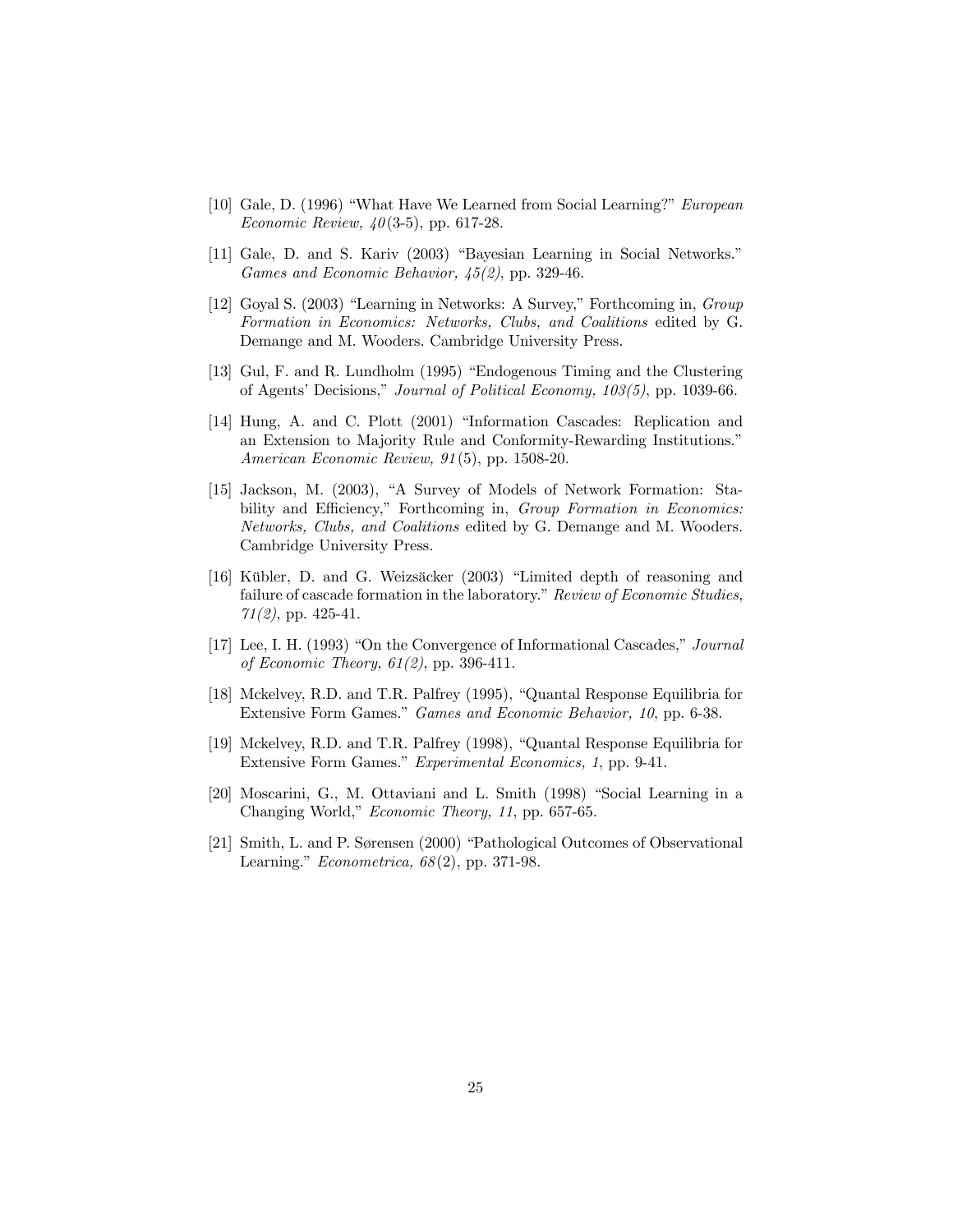| Table 1. Theoretical results: uniformity, stability and herd behavior, turn by turn, under the different information structures and networks |  |  |  |  |  |
|----------------------------------------------------------------------------------------------------------------------------------------------|--|--|--|--|--|
| Average level of uniformity and stability and the percent of rounds in which subjects followed a herd from that turn on.                     |  |  |  |  |  |

|                         |            |              |                | Decision-turn |        |        |        |         |
|-------------------------|------------|--------------|----------------|---------------|--------|--------|--------|---------|
|                         | Uniformity | 1            | $\overline{2}$ | 3             | 4      | 5      | 6      | Average |
| Full                    | Complete   | 0.33         | 1.00           | 1.00          | 1.00   | 1.00   | 1.00   | 0.89    |
| <b>Information Star</b> |            | 0.33         | 0.56           | 1.00          | 1.00   | 1.00   | 1.00   | 0.81    |
|                         | Circle     | 0.33         | 0.33           | 0.33          | 0.33   | 0.33   | 0.33   | 0.33    |
| High                    | Complete   | 0.29         | 0.78           | 0.86          | 0.89   | 0.89   | 0.89   | 0.76    |
| <b>Information Star</b> |            | 0.29         | 0.54           | 0.80          | 0.86   | 0.86   | 0.85   | 0.70    |
|                         | Circle     | 0.29         | 0.47           | 0.58          | 0.58   | 0.58   | 0.58   | 0.51    |
| Low                     | Complete   | 0.26         | 0.49           | 0.77          | 0.78   | 0.77   | 0.76   | 0.64    |
| <b>Information Star</b> |            | 0.26         | 0.54           | 0.68          | 0.88   | 0.86   | 0.86   | 0.68    |
|                         | Circle     | 0.26         | 0.43           | 0.65          | 0.71   | 0.71   | 0.71   | 0.58    |
|                         |            |              |                |               |        |        |        |         |
|                         | Stability  | $\mathbf{1}$ | $\overline{2}$ | 3             | 4      | 5      | 6      | Average |
| Full                    | Complete   |              | 0.78           | 1.00          | 1.00   | 1.00   | 1.00   | 0.96    |
| <b>Information</b> Star |            |              | 0.93           | 0.85          | 1.00   | 1.00   | 1.00   | 0.96    |
|                         | Circle     |              | 1.00           | 1.00          | 1.00   | 1.00   | 1.00   | 1.00    |
| High                    | Complete   |              | 0.68           | 0.89          | 0.97   | 0.97   | 0.97   | 0.90    |
| <b>Information Star</b> |            |              | 0.78           | 0.85          | 0.95   | 0.98   | 0.98   | 0.91    |
|                         | Circle     |              | 0.83           | 0.94          | 0.99   | 0.99   | 0.99   | 0.95    |
| Low                     | Complete   |              | 0.67           | 0.82          | 0.90   | 0.91   | 0.91   | 0.84    |
| <b>Information Star</b> |            |              | 0.67           | 0.82          | 0.88   | 0.93   | 0.92   | 0.84    |
|                         | Circle     |              | 0.67           | 0.78          | 0.93   | 0.91   | 0.90   | 0.83    |
|                         |            |              |                |               |        |        |        |         |
|                         | Herds      | 1            | $\overline{2}$ | 3             | 4      | 5      | 6      | Length  |
|                         | Complete   | 33.33        | 100.00         | 100.00        | 100.00 | 100.00 | 100.00 | 5.3     |
| Full                    |            | (0.00)       | (0.00)         | (0.00)        | (0.00) | (0.00) | (0.00) |         |
| <b>Information</b> Star |            | 33.33        | 55.56          | 100.00        | 100.00 | 100.00 | 100.00 | 4.9     |
|                         |            | (0.00)       | (0.00)         | (0.00)        | (0.00) | (0.00) | (0.00) |         |
|                         | Circle     | 33.33        | 33.33          | 33.33         | 33.33  | 33.33  | 33.33  | 2.0     |
|                         |            | (0.00)       | (0.00)         | (0.00)        | (0.00) | (0.00) | (0.00) |         |
|                         | Complete   | 28.77        | 78.35          | 85.40         | 88.14  | 88.19  | 88.57  | 4.6     |
| High                    |            | (0.00)       | (1.71)         | (1.57)        | (1.52) | (1.52) | (1.51) |         |
| <b>Information Star</b> |            | 28.75        | 54.21          | 79.55         | 85.12  | 85.15  | 85.45  | 4.2     |
|                         |            | (0.00)       | (0.00)         | (0.00)        | (0.00) | (0.00) | (0.00) |         |
|                         | Circle     | 28.70        | 46.60          | 57.72         | 57.77  | 57.86  | 58.43  | 3.1     |
|                         |            | (0.00)       | (0.00)         | (0.00)        | (0.00) | (0.00) | (0.00) |         |
|                         | Complete   | 25.80        | 48.68          | 71.69         | 74.18  | 74.37  | 76.21  | 3.7     |
| Low                     |            | (0.00)       | (0.00)         | (0.00)        | (0.00) | (0.00) | (0.00) |         |
| <b>Information Star</b> |            | 25.99        | 54.33          | 66.77         | 82.95  | 83.23  | 85.58  | 4.0     |
|                         |            | (0.00)       | (0.00)         | (0.00)        | (0.00) | (0.00) | (0.00) |         |
|                         | Circle     | 25.93        | 43.21          | 65.43         | 65.76  | 66.49  | 71.01  | 3.4     |
|                         |            | (0.00)       | (0.00)         | (0.00)        | (0.00) | (0.00) | (0.00) |         |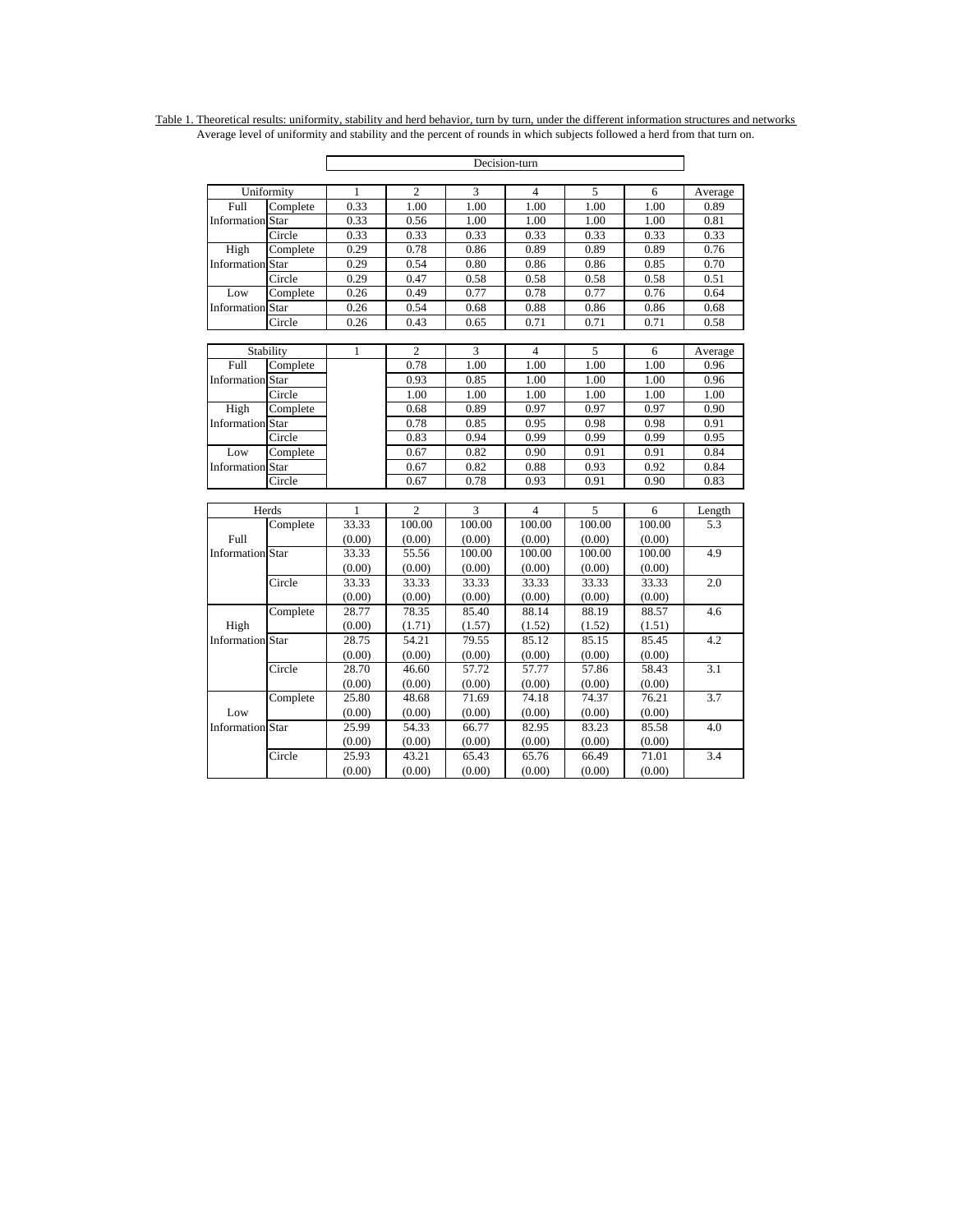| Information | <b>Network</b> | Private-    |        |        |        | Actual |        |        |         |
|-------------|----------------|-------------|--------|--------|--------|--------|--------|--------|---------|
|             |                | information | Turn 1 | Turn 2 | Turn 3 | Turn 4 | Turn 5 | Turn 6 | Average |
|             |                |             |        |        |        |        |        |        |         |
|             | Complete       | 0.69        | 0.69   | 1.00   | 1.00   | 1.00   | 1.00   | 1.00   | 0.95    |
| Full        | <b>Star</b>    | 0.69        | 0.69   | 0.79   | 1.00   | 1.00   | 1.00   | 1.00   | 0.91    |
|             | Circle         | 0.69        | 0.69   | 0.69   | 0.69   | 0.69   | 0.69   | 0.69   | 0.69    |
|             |                |             |        |        |        |        |        |        |         |
|             | Complete       | 0.61        | 0.61   | 0.90   | 0.96   | 0.97   | 0.97   | 0.97   | 0.90    |
| High        | <b>Star</b>    | 0.61        | 0.61   | 0.84   | 0.96   | 1.00   | 1.00   | 1.00   | 0.90    |
|             | Circle         | 0.61        | 0.61   | 0.81   | 0.88   | 0.88   | 0.88   | 0.88   | 0.82    |
|             |                |             |        |        |        |        |        |        |         |
|             | Complete       | 0.46        | 0.46   | 0.77   | 0.98   | 1.00   | 1.00   | 1.00   | 0.87    |
| Low         | <b>Star</b>    | 0.46        | 0.46   | 0.77   | 0.92   | 1.00   | 1.00   | 1.00   | 0.86    |
|             | Circle         | 0.46        | 0.46   | 0.77   | 0.98   | 0.98   | 0.98   | 0.98   | 0.86    |

Table 2. Theortical results: actual and private-information efficiencies in all networks and information structures.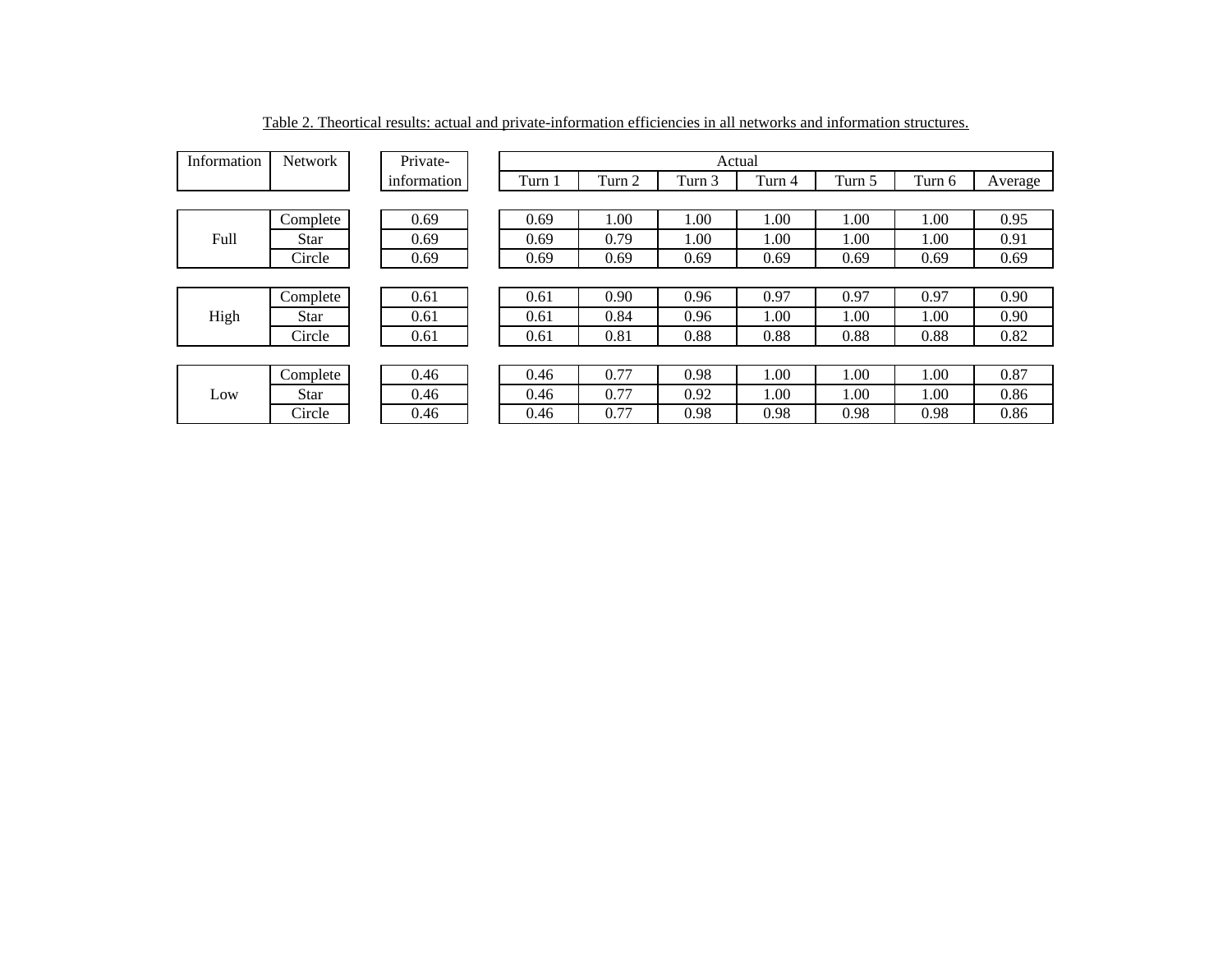|                         |             |              |                 |                 | Decision-turn   |                 |                  |         |
|-------------------------|-------------|--------------|-----------------|-----------------|-----------------|-----------------|------------------|---------|
|                         |             |              |                 |                 |                 |                 |                  |         |
| Uniformity              |             | 1            | $\overline{2}$  | 3               | $\overline{4}$  | 5               | 6                | Average |
| Full                    | Complete    | 0.38         | 0.64            | 0.74            | 0.71            | 0.72            | 0.71             | 0.65    |
| Information             | <b>Star</b> | 0.32         | 0.43            | 0.62            | 0.64            | 0.67            | 0.71             | 0.57    |
|                         | Circle      | 0.31         | 0.44            | 0.54            | 0.53            | 0.58            | 0.68             | 0.51    |
| High                    | Complete    | 0.32         | 0.55            | 0.64            | 0.67            | 0.75            | 0.69             | 0.60    |
| Information             | <b>Star</b> | 0.33         | 0.40            | 0.61            | 0.59            | 0.62            | 0.52             | 0.51    |
|                         | Circle      | 0.31         | 0.36            | 0.52            | 0.49            | 0.53            | 0.49             | 0.45    |
| Low                     | Complete    | 0.23         | 0.36            | 0.46            | 0.44            | 0.51            | 0.63             | 0.44    |
| Information Star        |             | 0.20         | 0.36            | 0.46            | 0.38            | 0.40            | 0.51             | 0.38    |
|                         | Circle      | 0.25         | 0.44            | 0.45            | 0.51            | 0.45            | 0.48             | 0.43    |
|                         |             |              |                 |                 |                 |                 |                  |         |
| Stability               |             | $\mathbf{1}$ | $\overline{2}$  | 3               | $\overline{4}$  | 5               | 6                | Average |
| Full                    | Complete    |              | 0.87            | 0.93            | 0.94            | 0.95            | 0.94             | 0.92    |
| Information             | <b>Star</b> |              | 0.81            | 0.83            | 0.89            | 0.90            | 0.96             | 0.88    |
|                         | Circle      |              | 0.75            | 0.78            | 0.77            | 0.80            | 0.83             | 0.79    |
| High                    | Complete    |              | 0.76            | 0.84            | 0.84            | 0.87            | 0.86             | 0.84    |
| Information Star        |             |              | 0.71            | 0.76            | 0.83            | 0.83            | 0.79             | 0.78    |
|                         | Circle      |              | 0.74            | 0.74            | 0.76            | 0.78            | 0.77             | 0.76    |
| Low                     | Complete    |              | 0.67            | 0.71            | 0.72            | 0.75            | 0.79             | 0.73    |
| <b>Information</b> Star |             |              | 0.71            | 0.73            | 0.70            | 0.74            | 0.77             | 0.73    |
|                         | Circle      |              | 0.79            | 0.79            | 0.84            | 0.87            | 0.84             | 0.83    |
| Herds                   |             | 1            | $\overline{2}$  | $\overline{3}$  | $\overline{4}$  | 5               | $\overline{6}$   | Length  |
|                         | Complete    | 33.33        | 58.89           | 64.44           | 66.67           | 66.67           | 71.11            | 3.6     |
| Full                    |             | (0.00)       | (0.00)          | (0.00)          | (0.00)          | (0.00)          | (0.00)           |         |
| Information             | <b>Star</b> | 28.89        | 40.00           | 60.00           | 62.22           | 65.56           | 71.11            | 3.3     |
|                         |             | (0.00)       | (0.00)          | (2.92)          | (8.67)          | (8.65)          | (11.33)          |         |
|                         | Circle      | 20.00        | 31.11           | 35.56           | 45.56           | 51.11           | 67.78            | 2.5     |
|                         |             | (0.00)       | (3.15)          | (3.12)          | (9.30)          | (9.31)          | (3.05)           |         |
|                         | Complete    | 25.33        | 46.67           | 49.33           | 58.67           | 62.67           | 69.33            | 3.1     |
| High                    |             | (10.53)      | (5.71)          | (5.41)          | (4.55)          | (6.38)          | (7.69)           |         |
| <b>Information</b>      | <b>Star</b> | 12.22        | 24.44           | 32.22           | 35.56           | 41.11           | 52.22            | 2.0     |
|                         |             | (0.00)       | (0.00)          | (0.00)          | (0.00)          | (0.00)          | (6.68)           |         |
|                         | Circle      | 13.33        | 21.11           | 27.78           | 32.22           | 34.44           | 48.89            | 1.8     |
|                         |             | (0.00)       |                 |                 |                 |                 |                  |         |
|                         | Complete    | 7.78         | (0.00)<br>14.44 | (0.00)<br>20.00 | (0.00)<br>34.44 | (0.00)<br>43.33 | (10.21)<br>63.33 | 1.8     |
| Low                     |             | (0.00)       | (0.00)          | (0.00)          | (11.05)         | (14.79)         | (14.50)          |         |
| <b>Information</b>      | Star        | 6.67         | 14.44           | 21.11           | 22.22           | 31.11           | 51.11            | 1.5     |
|                         |             | (0.00)       | (0.00)          | (0.00)          | (0.00)          | (0.00)          | (11.30)          |         |
|                         | Circle      | 10.67        | 18.67           | 25.33           | 33.33           | 38.67           | 48.00            | 1.7     |
|                         |             |              |                 |                 |                 |                 |                  |         |
|                         |             | (0.00)       | (0.00)          | (0.00)          | (0.00)          | (0.00)          | (2.78)           |         |

(average level of uniformity and stability and the percent of rounds in which subjects followed a herd from that turn on) Table 3. Experimental results: stability and uniformity, turn by turn, under the different information structures and networks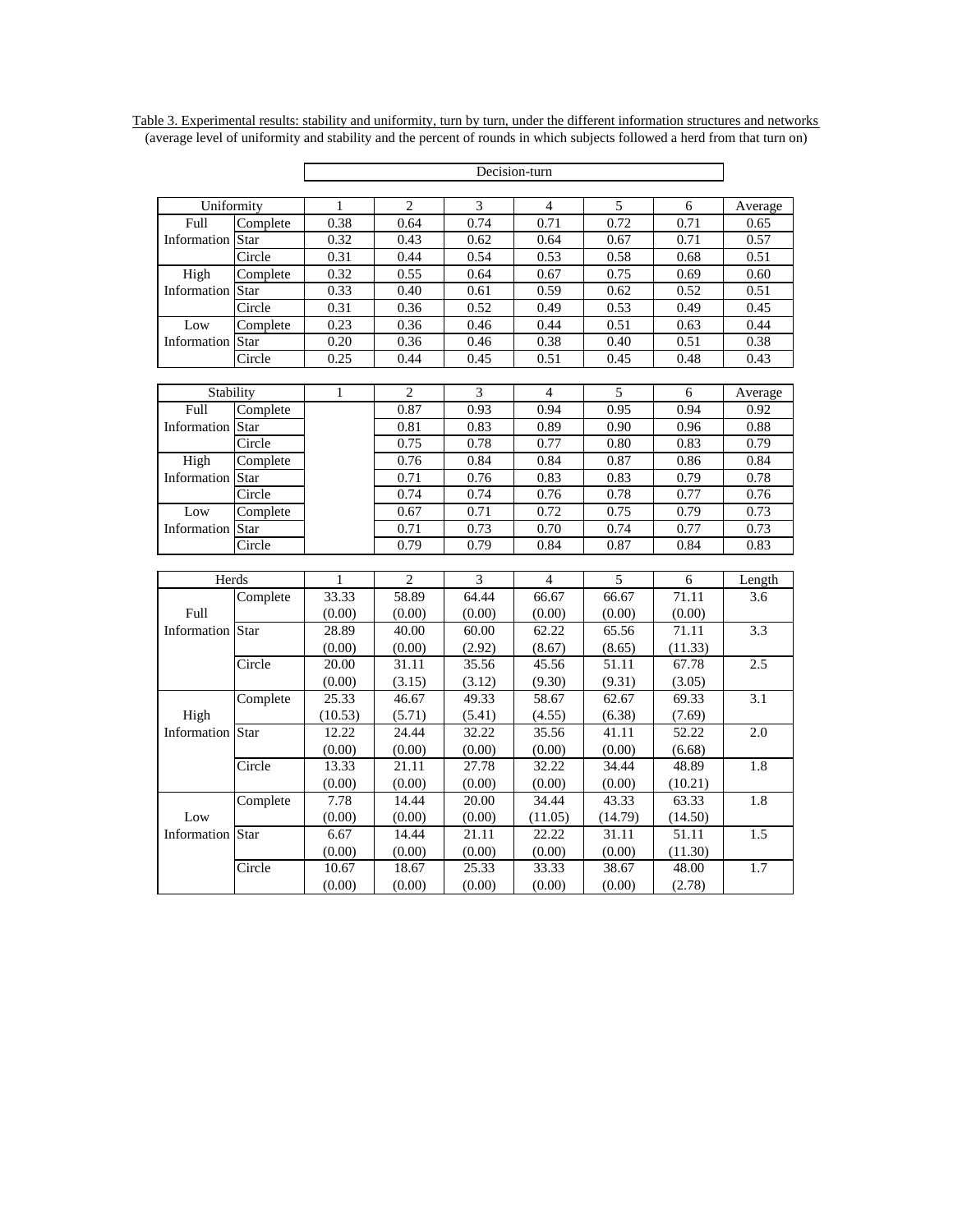| Information | <b>Network</b> |            | Private-    |          |        |        | Actual |        |        |         |
|-------------|----------------|------------|-------------|----------|--------|--------|--------|--------|--------|---------|
|             |                |            | information | Turn 1   | Turn 2 | Turn 3 | Turn 4 | Turn 5 | Turn 6 | Average |
|             |                |            |             |          |        |        |        |        |        |         |
|             | Complete       |            | 0.716       | 0.683    | 0.793  | 0.829  | 0.818  | 0.828  | 0.839  | 0.798   |
| Full        | <b>Star</b>    |            | 0.746       | 0.627    | 0.649  | 0.707  | 0.718  | 0.691  | 0.681  | 0.679   |
|             | Circle         |            | 0.709       | 0.611    | 0.526  | 0.553  | 0.531  | 0.580  | 0.588  | 0.565   |
|             |                |            |             |          |        |        |        |        |        |         |
|             |                | All        | 0.620       | 0.487    | 0.617  | 0.625  | 0.713  | 0.692  | 0.653  | 0.631   |
|             | Complete       | Informed   | 0.877       | 0.731    | 0.692  | 0.744  | 0.772  | 0.776  | 0.720  | 0.739   |
|             |                | Uninformed | 0.000       | $-0.103$ | 0.435  | 0.337  | 0.571  | 0.489  | 0.489  | 0.370   |
|             |                | All        | 0.688       | 0.596    | 0.660  | 0.707  | 0.659  | 0.745  | 0.580  | 0.658   |
| High        | <b>Star</b>    | Informed   | 0.854       | 0.767    | 0.765  | 0.741  | 0.738  | 0.816  | 0.612  | 0.740   |
|             |                | Uninformed | 0.000       | $-0.118$ | 0.220  | 0.565  | 0.329  | 0.450  | 0.450  | 0.316   |
|             |                | All        | 0.616       | 0.613    | 0.566  | 0.644  | 0.604  | 0.705  | 0.580  | 0.618   |
|             | Circle         | Informed   | 0.831       | 0.767    | 0.581  | 0.637  | 0.610  | 0.728  | 0.561  | 0.647   |
|             |                | Uninformed | 0.000       | 0.171    | 0.524  | 0.662  | 0.586  | 0.637  | 0.632  | 0.535   |
|             |                |            |             |          |        |        |        |        |        |         |
|             |                | A11        | 0.461       | 0.271    | 0.458  | 0.495  | 0.414  | 0.460  | 0.523  | 0.437   |
|             | Complete       | Informed   | 0.975       | 0.719    | 0.706  | 0.783  | 0.563  | 0.660  | 0.701  | 0.689   |
|             |                | Uninformed | 0.000       | $-0.130$ | 0.236  | 0.236  | 0.280  | 0.280  | 0.364  | 0.211   |
|             |                | All        | 0.440       | 0.177    | 0.331  | 0.389  | 0.467  | 0.463  | 0.545  | 0.395   |
| Low         | <b>Star</b>    | Informed   | 0.952       | 0.625    | 0.543  | 0.581  | 0.725  | 0.673  | 0.804  | 0.658   |
|             |                | Uninformed | 0.000       | $-0.207$ | 0.149  | 0.224  | 0.245  | 0.282  | 0.324  | 0.169   |
|             |                | All        | 0.494       | 0.452    | 0.469  | 0.579  | 0.590  | 0.601  | 0.592  | 0.547   |
|             | Circle         | Informed   | 0.957       | 0.935    | 0.853  | 0.836  | 0.793  | 0.771  | 0.689  | 0.813   |
|             |                | Uninformed | 0.000       | $-0.065$ | 0.060  | 0.304  | 0.373  | 0.419  | 0.488  | 0.263   |

Table 4. Experimental results: actual and private-information efficiencies in all networks and information structures for informed and uniformed subjects.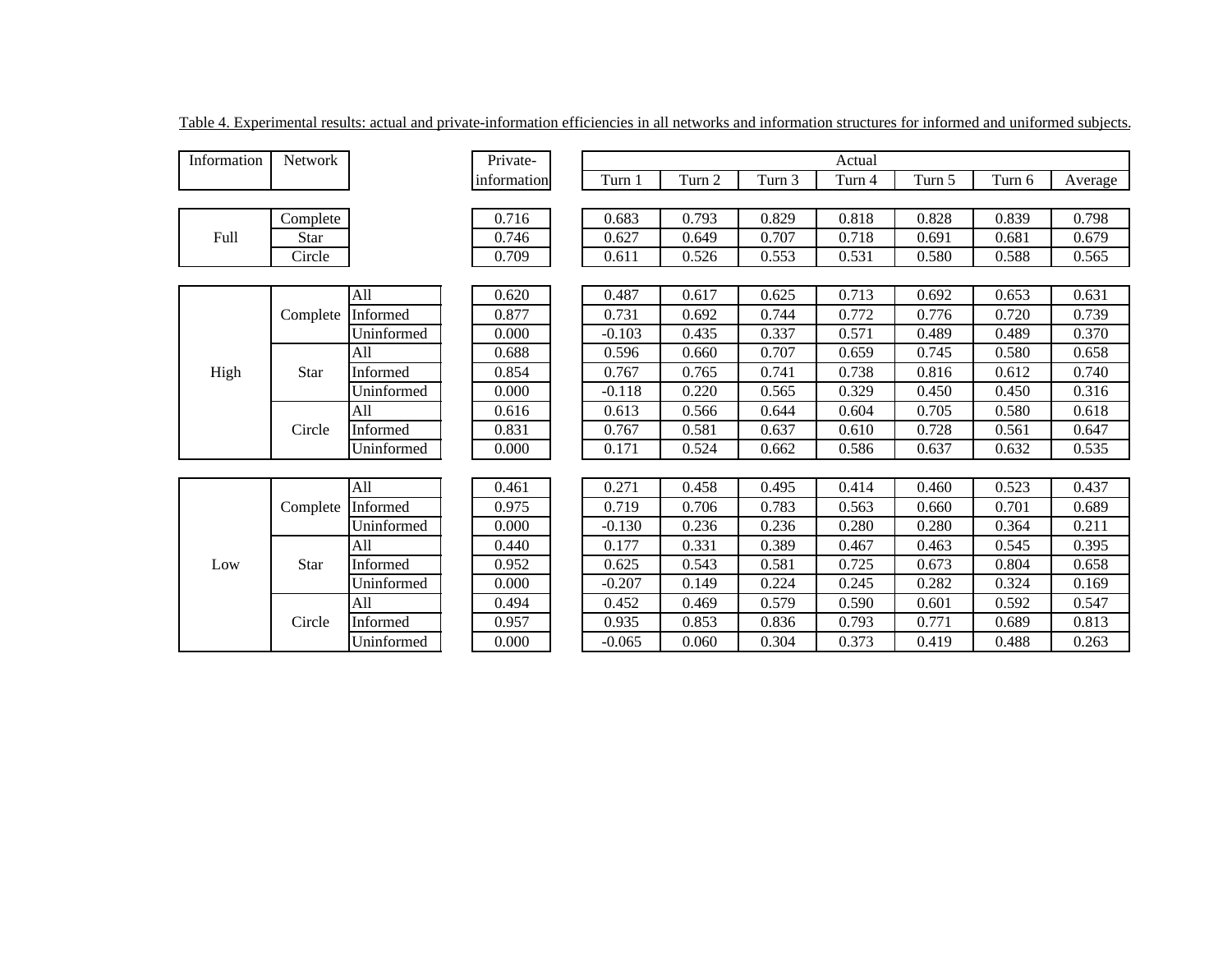Table 5. Error rates at the second turn under the different information structures and networks

| $N=2$      | Complete |            |      |            | Star - center |      |              |
|------------|----------|------------|------|------------|---------------|------|--------------|
|            | Full     | High       | Low  |            | Full          | High | Low          |
| All        | 13.0     | 14.2       | 11.9 | All        |               | 16.7 | 15.6         |
| Informed   |          | 77<br>17.7 | 13.8 | Informed   |               | 18.8 | 22.2         |
| Uninformed |          | 8.3        | 10.8 | Jninformed |               | .    | ר רו<br>14.1 |

|      | <u>Complete</u>  |      |                   |      | $\sim$  |                                       |
|------|------------------|------|-------------------|------|---------|---------------------------------------|
| Full | High             | Low  |                   | Full | High    | Low                                   |
| 13.0 | 14.2             | 1.9  | All               | .    | 16.7    | 15.6                                  |
|      | 77<br>$\sqrt{1}$ | 13.8 | Informed          |      | 18.8    | 22.2                                  |
|      | 8.3              | 10.8 | <b>Jninformed</b> |      | ل ۱۰ تا | 12 <sub>7</sub><br>$1 \overline{2}$ . |
|      |                  |      |                   |      |         |                                       |

| $N=1$      | Circle |      |      |            | Star - peripherals |      |      |
|------------|--------|------|------|------------|--------------------|------|------|
|            | Full   | High | Low  |            | Full               | High | Low  |
| All        | 13.0   | 15.9 | 25.3 | All        |                    | 17.8 | 28.9 |
| Informed   |        | 15.8 | ึ.๒  | Informed   |                    | 14.8 | 18.6 |
| Uninformed |        | 16.3 | 34.9 | Uninformed |                    | 26.7 | 33.9 |

| Star - peripherals |  |  |
|--------------------|--|--|
|                    |  |  |

| Full | High | Low           |            | Full | High | Low  |
|------|------|---------------|------------|------|------|------|
| 13.0 | 15.9 | 252<br>د. د ۲ | All        | .    | 17.8 | 28.9 |
|      | 15.8 | 7.6           | Informed   |      | 14.8 | 18.6 |
|      | 16.3 | 34.9          | Uninformed |      | 26.7 | 33.9 |

- "black spots"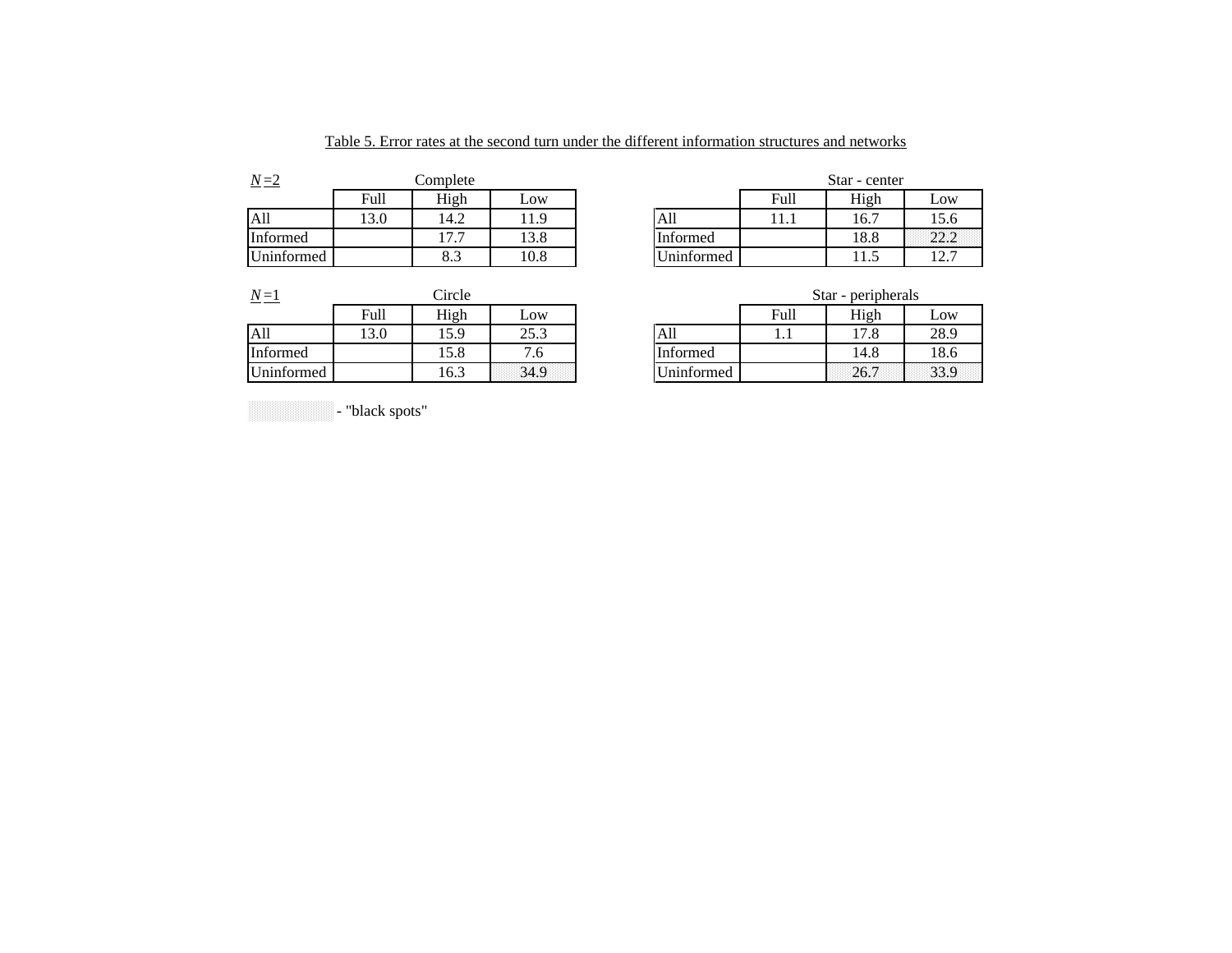Figure 1. The complete, circle and star networks with three agents



A line segment between any two types represents that they are connected and the arrowhead points to the participant whose action can be observed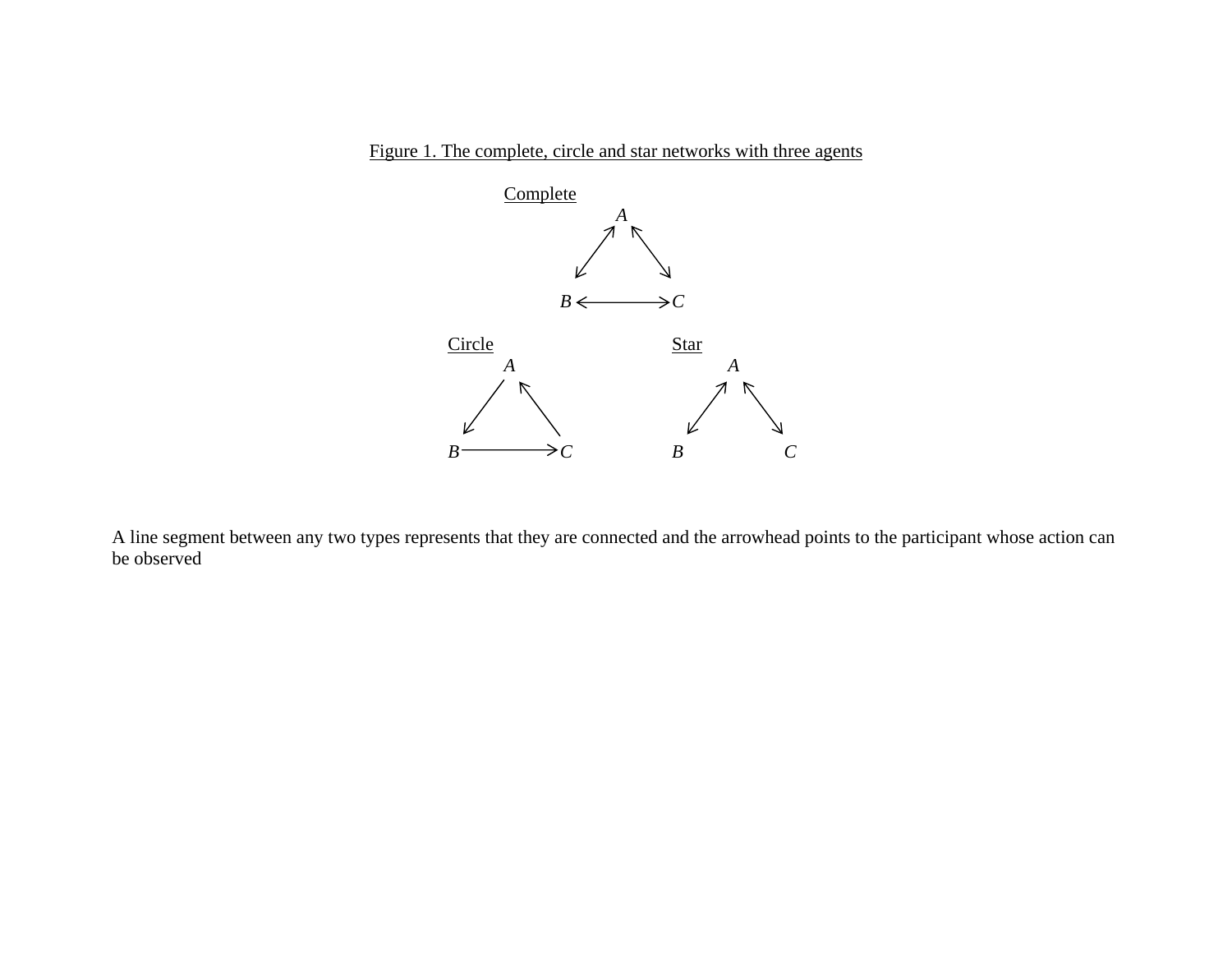

#### Figure 2. Herd behavior in each network under all information treatments (left panel), and for all networks under each information treatment (right panel). (the percent of rounds in which subsequently all subjects acted alike)







Circle network Low-information

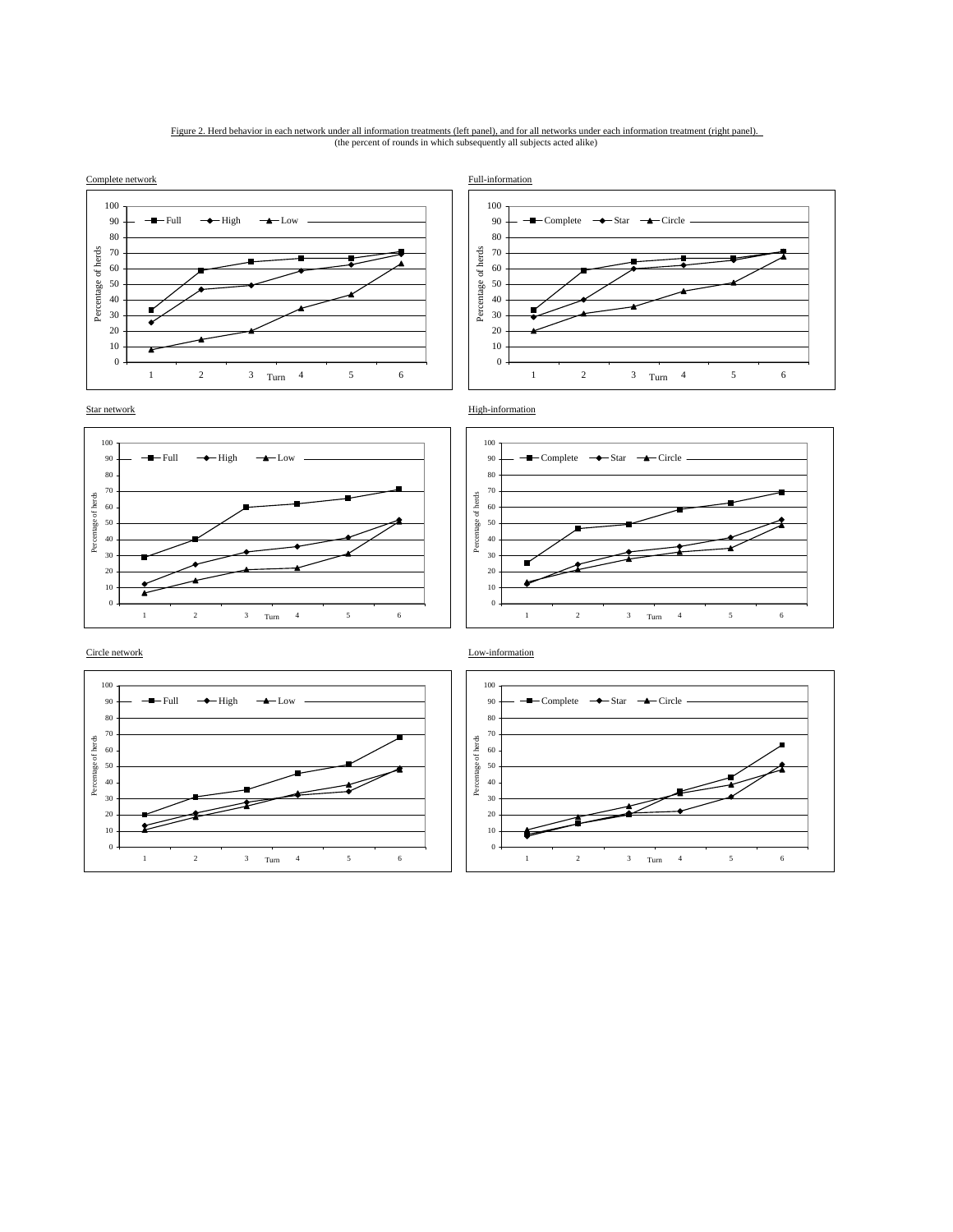











Circle network Low-information

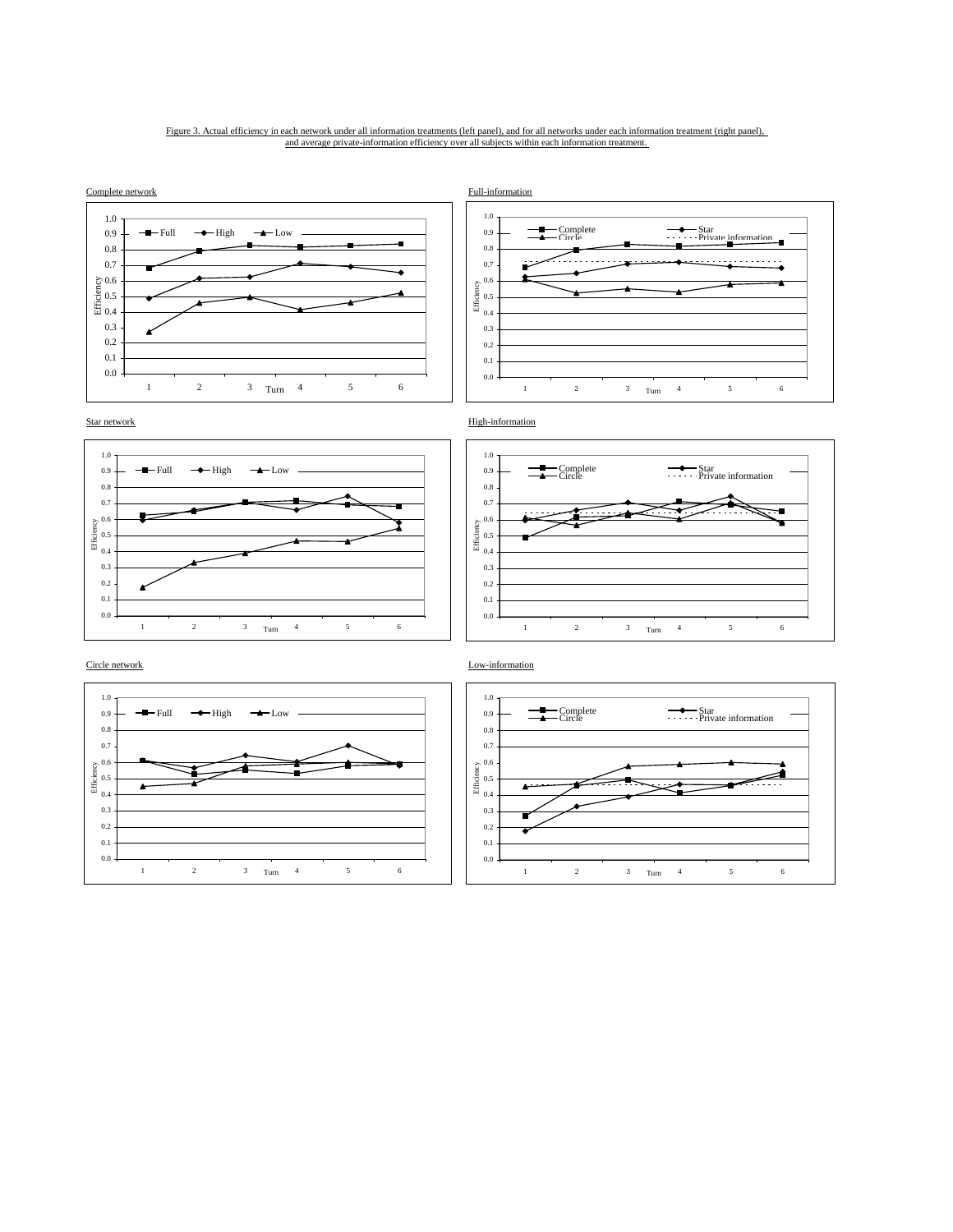

Figure 4. Actual efficiencies of informed and uninformed decisions in each of the networks under low- (left panel) and high-information (right panel).

Star network





Circle network

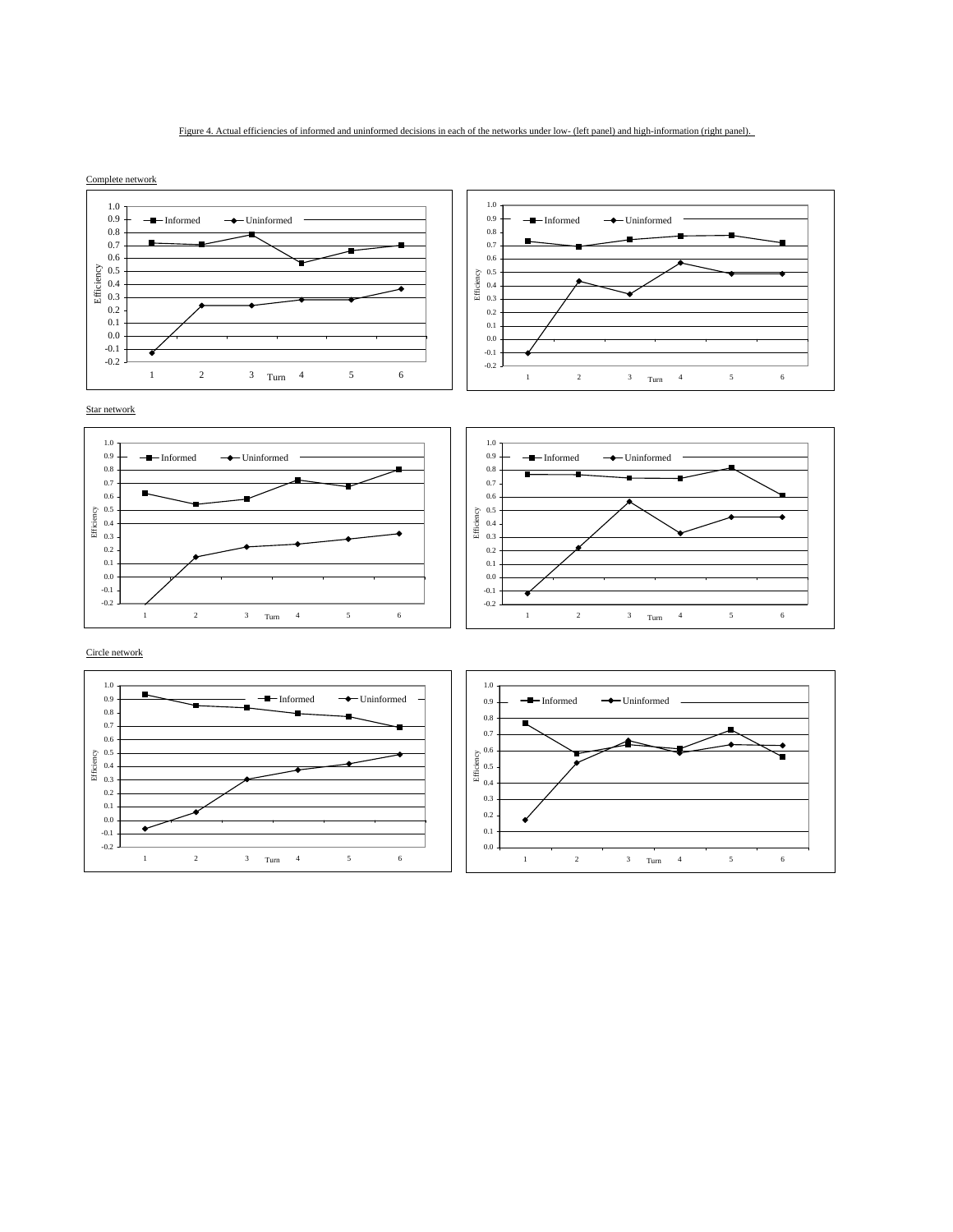



 $_{0.0}$ 0.1 0.2 0.3 0.4 0.5 0.6 0.7 0.8 0.9 1.0

 $\blacksquare$ 

% of subjects







0 0.1 0.2 0.3 0.4 0.5 0.6 0.7 0.8 0.9 1.0 Efficiency

<u>┌┌──────────────────────</u>

 $\mathbb{L}$ 

m

- ■Complete ■Star □Low -

 $\Gamma$ 

 $\blacksquare$ 



Circle network Low-information